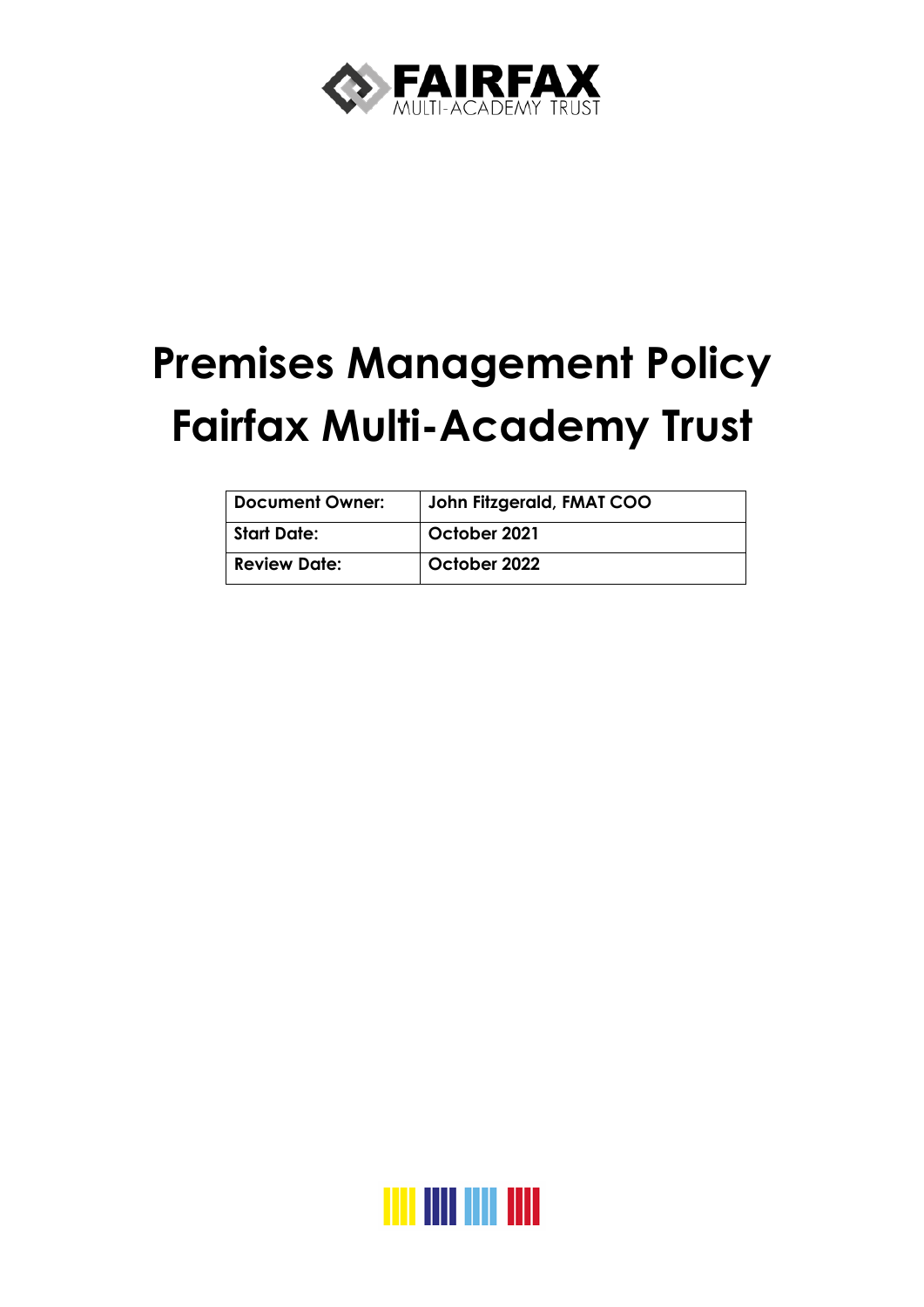

| <b>Contents</b>                                      | Page |
|------------------------------------------------------|------|
| 1. Introduction                                      | 3    |
| 2. Purpose of Policy and Guiding Principles          | 3    |
| 3. Building Condition, Suitability and Accessibility | 4    |
| 4. Estates Safety Records and Audits                 | 4    |
| 5. Emergency Evacuation and Lockdown Procedures      | 4    |
| 6. Asbestos                                          | 5    |
| 7. Heating, Ventilation and Lighting                 | 5    |
| 8. Water Supply and Drainage                         | 6    |
| 9. Sanitation and Welfare                            | 6    |
| <b>10. Cleanliness and Maintenance</b>               | 7    |
| 11. Furniture, Fittings and Equipment                | 7    |
| 12. Safety, Security and Safeguarding                | 7    |
| 13. Lettings                                         | 8    |
| 14. Grounds                                          | 8    |
| 15. Poor Weather and other Emergency Situations      | 8    |
| 16. Role and Responsibilities                        | 8    |
| 17. Trust Estate Management Schedule                 | 9    |
| 18. Definitions                                      | 31   |

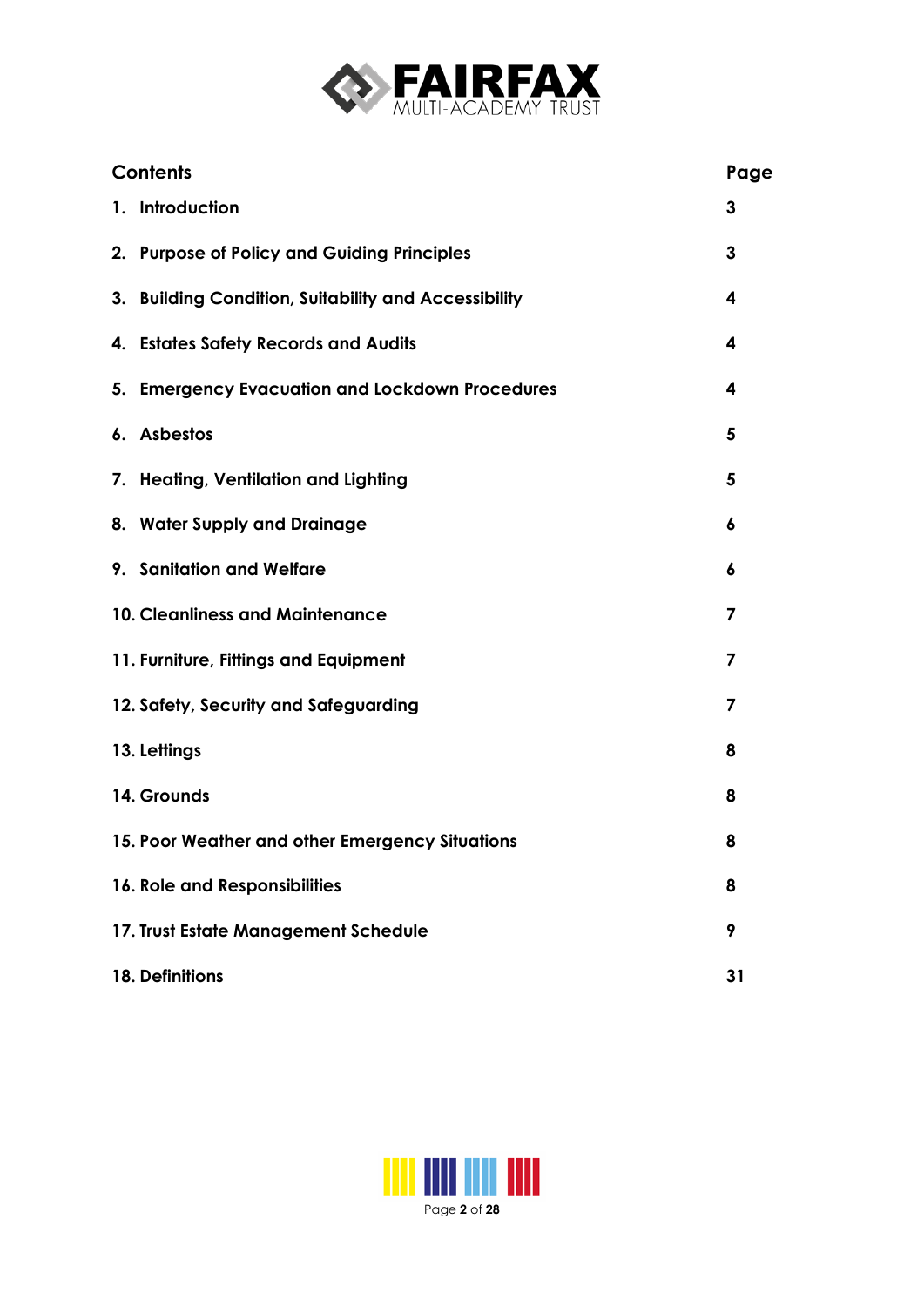

## **1. Introduction**

- 1.1 The FMAT Board of Directors have overall responsibility for ensuring that each of its Academies, and all non-Academy premises, have specific premises management documents including planned maintenance schedules and risk assessments. The FMAT Health and Safety Policy details the responsibilities placed on Executive members, Senior Leadership Teams, and other specified post holders, which should be read alongside thisdocument.
- 1.2 This document outlines the general principles of appropriate practice regarding the maintenance of FMAT premises and identified plant associated with estate infrastructure.
- 1.3 In this policy, the term 'building' encompasses the physical buildings, grounds and fixed assets and resources that are part of the FMAT estate that are operated and under its control. When identifying responsibility, this policy uses the term "CEO/Principal". In keeping with the FMAT Health & Safety Policy, the Principal is responsible for implementing this policy at their Academy. The CEO is responsible for FMAT buildings which do not form part of an Academy.
- 1.4 Smith's Wood Academy falls under the scope of a PFI contact. The contact is overseen by Solihull Council. As part of the contact BAMFM complete statutory testing and associated maintenance to encompass the physical buildings, grounds, and fixed assets on behalf on behalf of FMAT.
- 1.5 Section 17 contains the FMAT Estate Management Schedule. This schedule must be extended or adapted by the Trust Estates Facilities Manager to suit individual Academy circumstances.
- 1.6 CEO/Principal will, within delegated budgets, ensure the maintenance of buildings under their delegated responsibility. They will communicate the need for further funds, as necessary, and, where involved, work with the Central Team to maintain and develop the estate.

## **2. Purpose of Policy and Guiding Principles**

- 2.1 This policy links with statutory provisions around premises management, including: -
	- The Health and Safety at Work Act 1974
	- Management of Health and Safety at Work Regulations 1999
	- The Control of Asbestos Regulations 2012
	- The Education (School Premises) Regulations 1999
	- The Regulatory Reform (Fire Safety) Order 2005

This list is not exhaustive, and this policy will also have regard for statutory and non-



Page **3** of **28**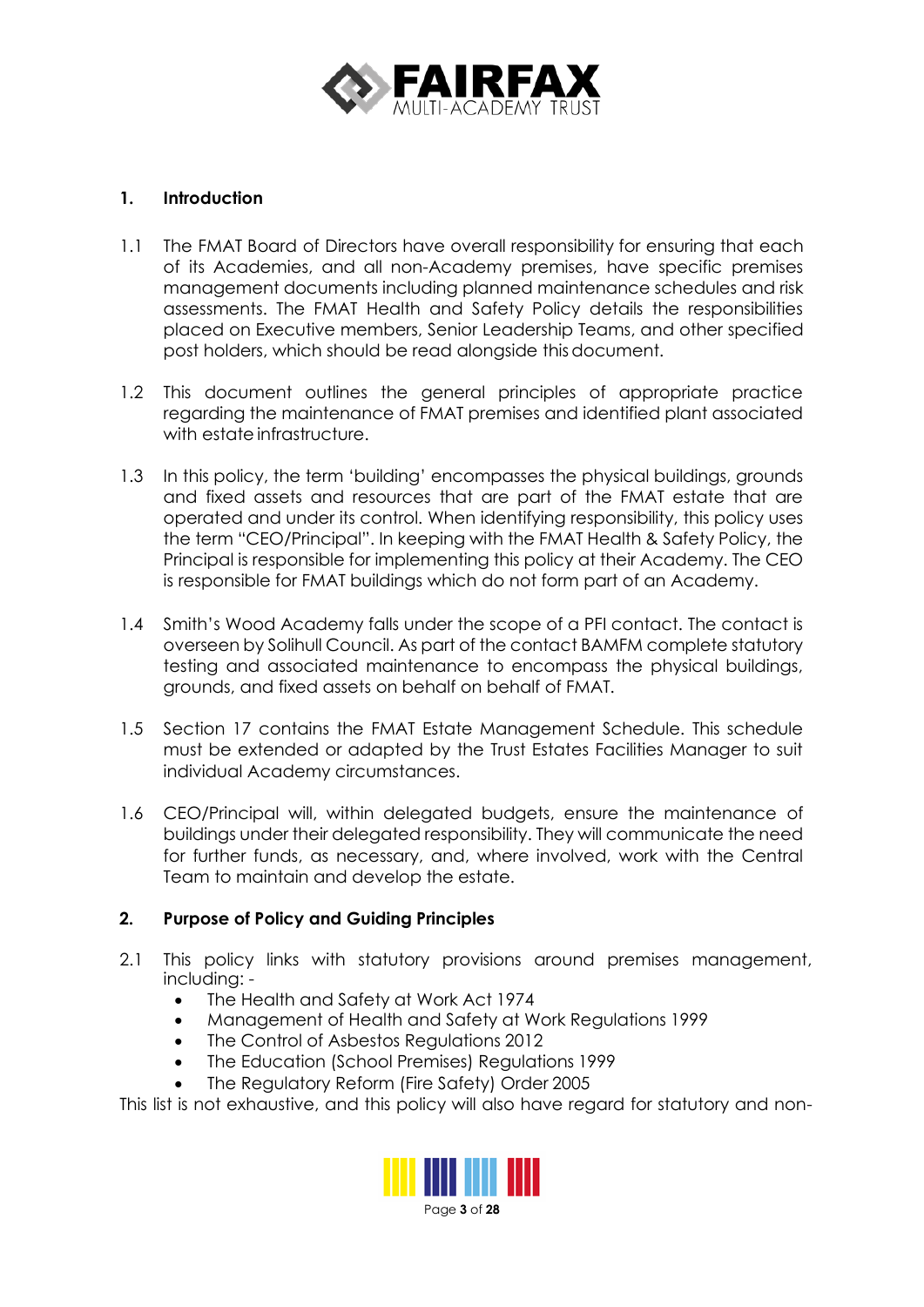

statutory guidance to ensure that FMAT's Academies are a safe place to work and study.

- 2.2 This policy operates in conjunction with the following Trust/Academy documents: -
	- Asbestos Management Plan
	- Health and Safety Policy
	- Legionella Risk Assessments
	- Lettings Policy
	- Lockdown and Evacuation Procedures
	- Fire Risk Assessment
- 2.3 This policy is underpinned by the Equality Act 2010. Staff, students, and visitors should not be treated less favourably because of a protected characteristic. This includes gender, sexual orientation, religion, age, and disability.

## **3. Building Condition, Suitability and Accessibility**

- 3.1 On an on-going basis, the CEO/Principal/Trust Estates Manager are responsible for ensuring that their building complies with statutory and regulatory requirements. This is in relation to: -
	- Building condition The physical state of the premises, ensuring that staff, students, and visitors are safe, premises provide reasonable resistance to penetration by rain, snow, wind and moisture; and that the Academy can deliver quality education.
	- Building suitability The building and facilities are suitable to deliver the curriculum and is not a barrier in raising educational standards.
	- Accessibility All reasonable adjustments must be made to ensure the safe and free movement of disabled students, visitors, and staff, including those who require wheelchair access. Where there are access issues these must be documented, and reasonable alternative arrangements put in place.

#### **4. Estates Safety Records and Audits**

4.1 Routine Health and Safety Records and Audit documentation must be maintained at each Academy.

#### **5. Emergency Evacuation and Lockdown Procedures**

- 5.1 Academy Premises/Site Lead will ensure that all Fire Exits are operational with clear signage in place.
- 5.2 Each Academy will have an evacuation procedure that is practised at least

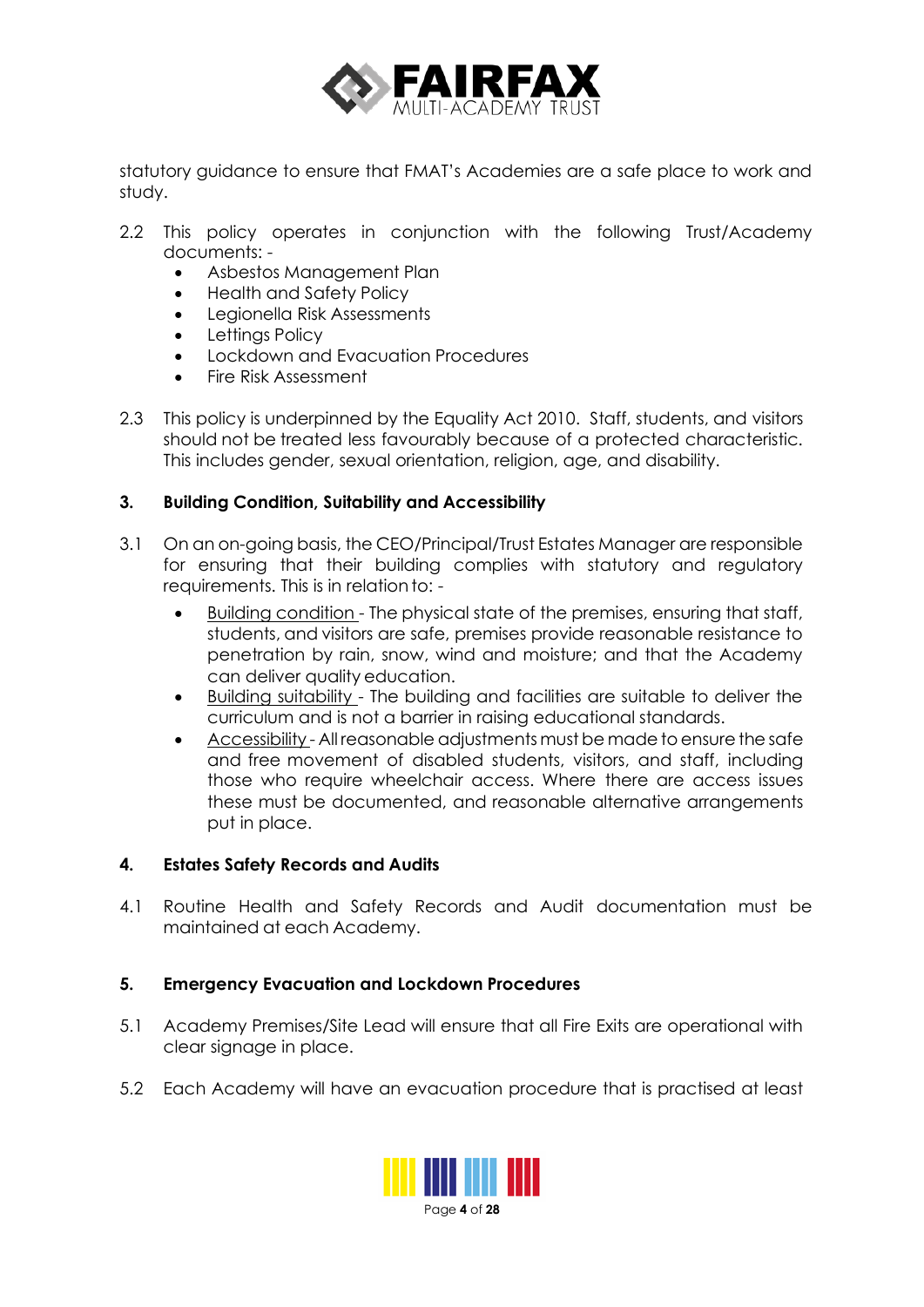

three times per year, including the first one taking place early in the first halfterm of the school year, with outcomes recorded. Emergency evacuations should take place at different times of day and include one during an assembly and/or lunch time. Fire alarms call out points and systems must be checked, and records maintained.

- 5.3 The Academy's Emergency Evacuation and Lockdown procedures must be renewed annually and as necessary.
- 5.4 Fire Risk Assessments are reviewed at least annually and more frequently if material changes occur. Fire risk assessments and Fire Evacuation signs must be updated to accommodate any building alterations.
- 5.5 All Fire Evacuation plans will ensure that safe evacuation can be achieved by all staff, visitors, and students, including those with SEND. Where personal evacuation plans are needed the CEO/ Principal will communicate with the Trust Estates Manager
- 5.6 The Premises/Site Lead is responsible for routine checking and maintenance of fire detection (and alarm), emergency lighting, fire doors and firefighting equipment and maintaining relevant records.

## **6. Asbestos**

6.1 Each Academy has a site-specific asbestos management plan.

#### **7. Heating, Ventilation and Lighting**

- 7.1 The Premises/Site Lead will ensure on a day-to-day basis that the Academy central heating, lighting and ventilation equipment is suitably set and maintained in good working order.
- 7.2 Under the Education (School Premises) Regulations 1999 heating systems shall be capable of maintaining air temperature set out below when the external air temperature is –1'C.

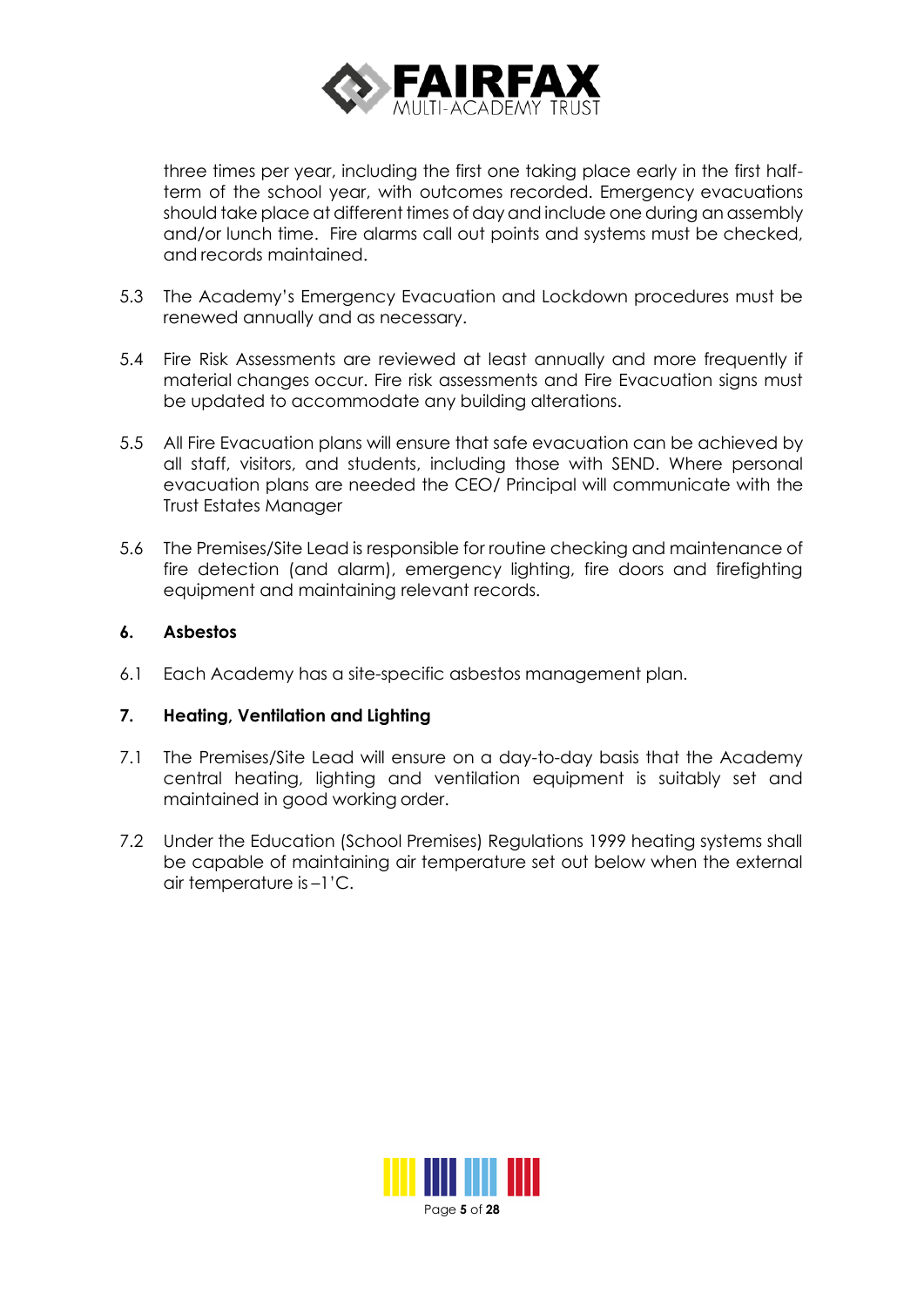

| Location                                                                                                                                                          | <b>Minimum</b><br><b>Temperature</b> |
|-------------------------------------------------------------------------------------------------------------------------------------------------------------------|--------------------------------------|
| Areas where there is the normal level of physical activity associated with<br>teaching, private study, or examinations                                            | $18^{\circ}$ C                       |
| Areas where there is a lower-than-normal level of physical activity<br>because of sickness or physical disability including sick rooms and<br>isolation rooms.    | $21^{\prime}$ C                      |
| Areas where there is a higher-than-normal level of physical activity (for<br>example arising out of physical education) and washrooms, and<br>circulation spaces. | $15^{\circ}$ C                       |

(NB: all air temperatures should be measured at a height of 0.5 m above floor level.)

## **8. Water Supply and Drainage**

- 8.1 The Trust Estates Manager/Site Lead will ensure that the Academy's water supply and storage meets regulatory requirements and undertake audits and actions consistent with Legionella Risk Assessments and protocols to maintain relevant supply and storage temperatures and water hygiene.
- 8.2 There should be adequate drainage for disposing wastewater.

#### **9. Sanitation and Welfare**

- 9.1 Sufficient sanitation facilities should be available for staff, students and visitors and should reflect the needs of the Academy, including SEND students and those with intimate care or medical needs.
- 9.2 Sanitation facilities should comply with the statutory minimum set out in The Education (Independent School Standards) (England) Regulations 2010. Sanitation requirements should review feminine hygiene facilities, staff room/common areas, washrooms, and toilet areas, shower facilities (PE and staff changing areas).
- 9.3 Clearly identified changing areas should be provided. These should reflect the needs of the Academy and the curriculum. Advice should be sought where a student's needs, under the Equality Act, need to be adjusted to suit their requirements.
- 9.4 Wherever possible a medical room should be available for examination and storage of medical supplies (including medication), this should include a wash basin. Where it is not possible to provide a medical room, suitable storage facilities should be available.

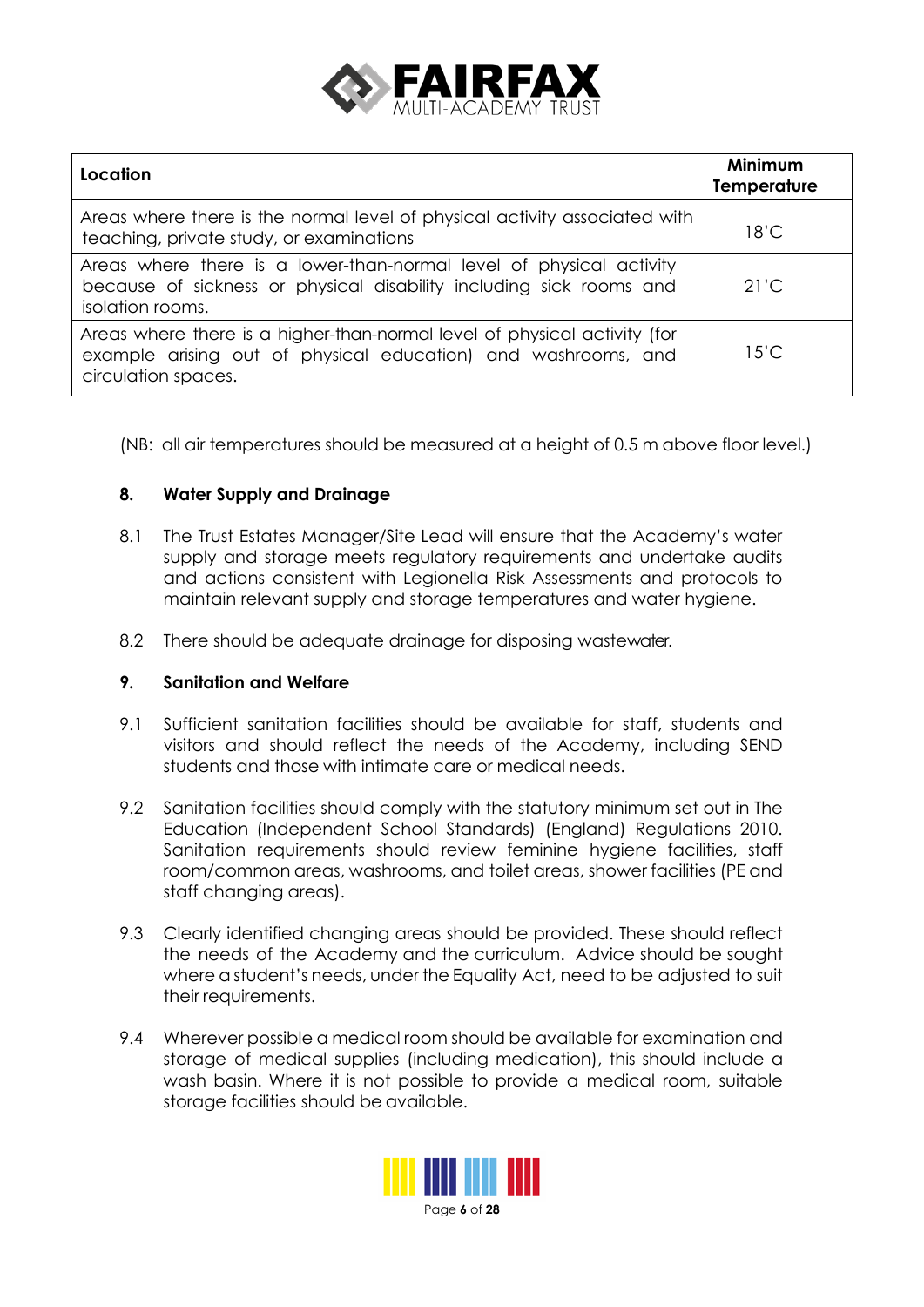

#### **10. Cleanliness and Maintenance**

- 10.1 The Premises/Site Lead must monitor the standard of cleanliness, including that maintained by contract cleaning organisations.
- 10.2 Electrical and mechanical systems must be maintained. Further requirements are set out in the Appendix to this policy.
- 10.3 Each Academy will have a system for staff to report faults and day-to-day maintenance issues. The Premises/Site Lead will need to assess and prioritise issues based on urgency, threat to student/staff safety and the cost of repair.

#### **11. Furniture, Fittings and Equipment**

- 11.1 Furniture and fittings in the Academy should be appropriate to meet the needs ofstudents.
- 11.2 The Premises/Site Lead will, as part of the premises inspection programme, review the condition and suitability of classroom and office furniture.
- 11.3 The Premises/Site lead is responsible for ensuring that any equipment owned by the Academy for cleaning, repairs or general maintenance is in a good state of repair and fit for purpose.
- 11.4 The Trust Estates Manager/Site Lead will ensure that details of all assets allocated to the Estates Team are included in the Trust Asset Register.

#### **12. Safety, Security and Safeguarding**

- 12.1 Each Academy's premises team has overall responsibility for opening the Academy at the start of the day and for securing it at the end of business.
- 12.2 Buildings and grounds must provide for safe and secure circulation. Public areas must be free from obstruction, all entrances maintained and appropriate signage in place.
- 12.3 The Premises/Site Lead will ensure that all intruder alarms and other provided security measures are functional.
- 12.4 The Academy's Premises/Site lead and Estates team are responsible for any visiting estates contractors. They must ensure such contractors follow procedures in the asbestos register, observe health and safety essentials and safeguarding requirements.

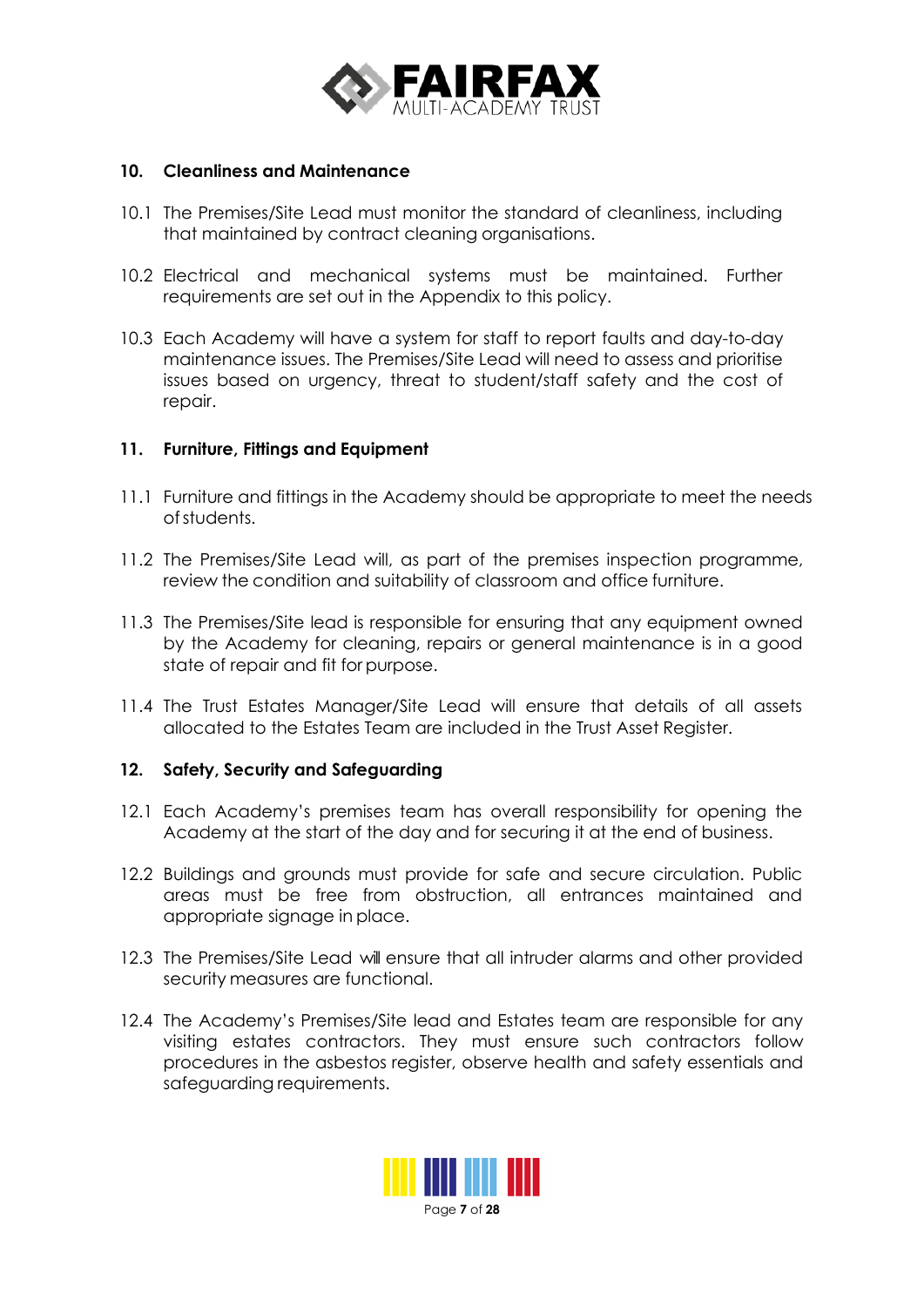

## **13. Lettings**

13.1 Each Academy must adhere to the FMAT letting policy.

#### **14. Grounds**

- 14.1 The condition of grounds and external areas must be monitored by the Premises/Site Lead and deficiencies addressed.
- 14.2 Where a grounds contract is in place for an Academy, the Premises/Site Lead shall assist with day-to-day liaison and communication between the Academy and contractor to secure required standards.

#### **15. Poor Weather and other Emergency Situations**

15.1 The Premises Lead will liaise with the Principal to decide if, based on a risk assessment, the Academy should open/remain open. The decision to open or close remains with the Principal, taking account information provided by the estates team.

#### **16. Roles and Responsibilities**

- 16.1 The Board of Directors shall provide systems to monitor Academies' compliance with premises obligations.
- 16.2 CEO/Principal will have a staffing structure which makes it clear where the responsibilities are for Premises Management, consistent with this document and the FMAT Health and Safety Policy.

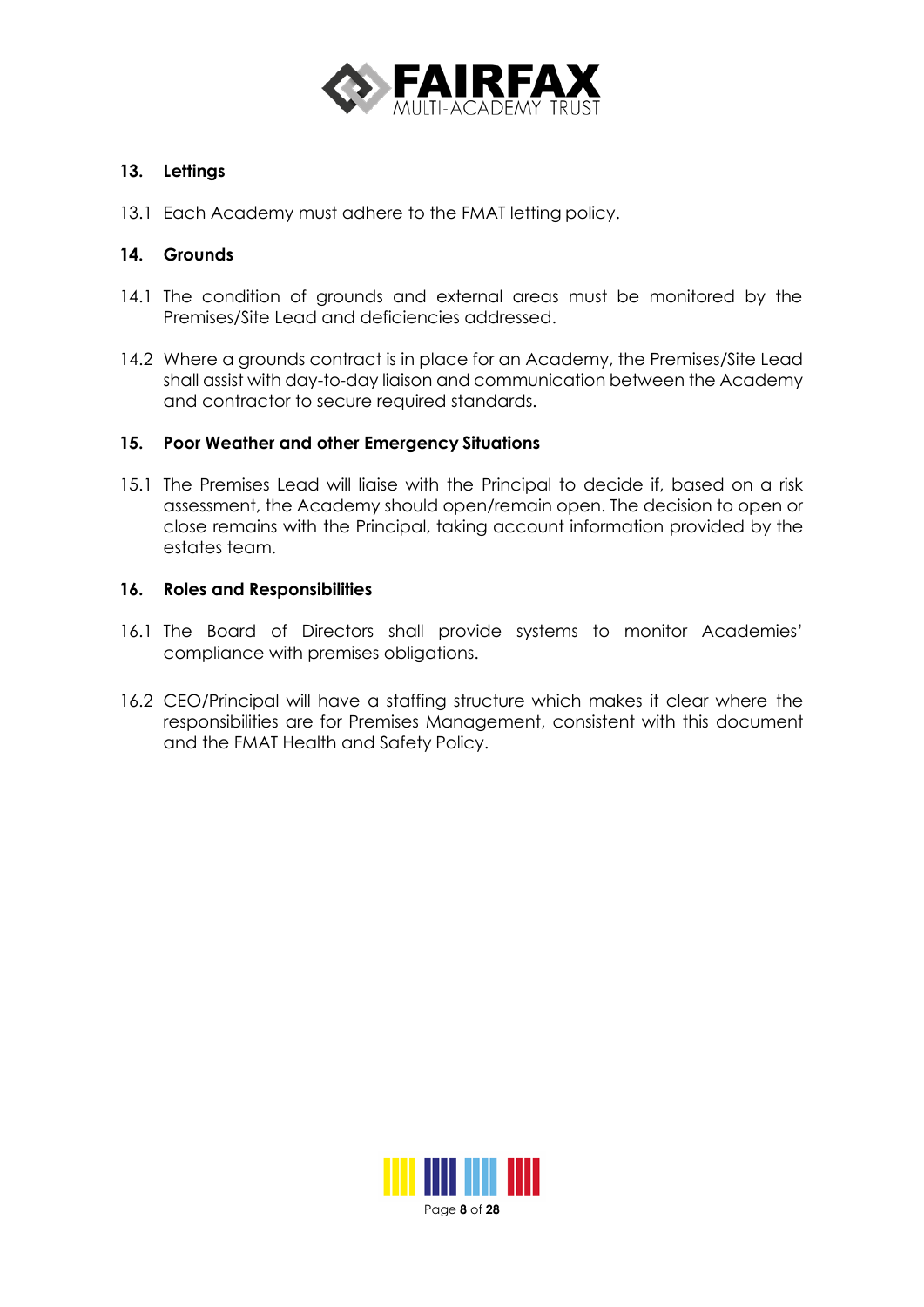

## **17. Trust Estate Management Schedule**

| Issue / Area (listed<br>alphabetically) | <b>Requirements / Guidance</b>                                                                                                               | Frequency /<br>Regularity                                                                                               | Assessment of<br>Competency of<br>Contractor/Employee                                                                                                                             | <b>Evidence required to</b><br>demonstrate compliance                                                                                   | Statutory/Regulatory/Industry<br>Code/Good practice |
|-----------------------------------------|----------------------------------------------------------------------------------------------------------------------------------------------|-------------------------------------------------------------------------------------------------------------------------|-----------------------------------------------------------------------------------------------------------------------------------------------------------------------------------|-----------------------------------------------------------------------------------------------------------------------------------------|-----------------------------------------------------|
| Asbestos                                | Overall duty is to manage<br>asbestos in premises.<br>Each site should have an<br>asbestos register including<br>the Management Survey       | Annually Review of the<br>AMP, Survey and Scoring<br>with British Occupational<br>Hygiene Society P402 or<br>equivalent | Survey follows the<br><b>HSG264</b><br>recommendations and<br>surveyors have BOHS RP402<br>qualification, or equivalent,<br>from an approved<br>contractor, with UKAS<br>analysis | <b>Current Asbestos</b><br><b>Management Survey</b>                                                                                     | Control of Asbestos Regulations 2012                |
|                                         | Each site must have a site-<br>specific Asbestos<br>Management Plan (AMP)                                                                    | Reviewed annually                                                                                                       | Asbestos Management<br>Plan sets out<br>Competencies required                                                                                                                     | Asbestos Management<br>Plan                                                                                                             |                                                     |
|                                         | Refurbishment & Demolition<br>survey for areas undergoing<br>construction, renovation, or<br>maintenance where<br>intrusive work is planned. | Prior to intrusive works<br>taking place.                                                                               | Survey follows the<br><b>HSG264</b><br>recommendations<br>and surveyors have<br>BOHS P402<br>qualification, or<br>equivalent, from an<br>approved                                 | Refurbishment &<br>Demolition survey for<br>areas where intrusive<br>work is planned.                                                   |                                                     |
|                                         | Asbestos removal or<br>remedial works                                                                                                        | Where management<br>survey recommends<br>action or as part of<br>refurbishment or<br>demolition                         | Contracting company to<br>meet AMP requirements.                                                                                                                                  | Air clearance certification<br>and hazardous waste<br>consignment notes for any<br>removal works carried out in<br>accordance with AMP. |                                                     |
|                                         | Periodic monitoring of<br>visible asbestos to<br>determine condition                                                                         | Annual /Monthly/other as<br>determined by the AMP                                                                       | Visual inspection only and<br>can be carried by estates<br>staff who have had asbestos<br>awareness training                                                                      | Annual/Monthly<br>monitoring inspection<br>form                                                                                         |                                                     |

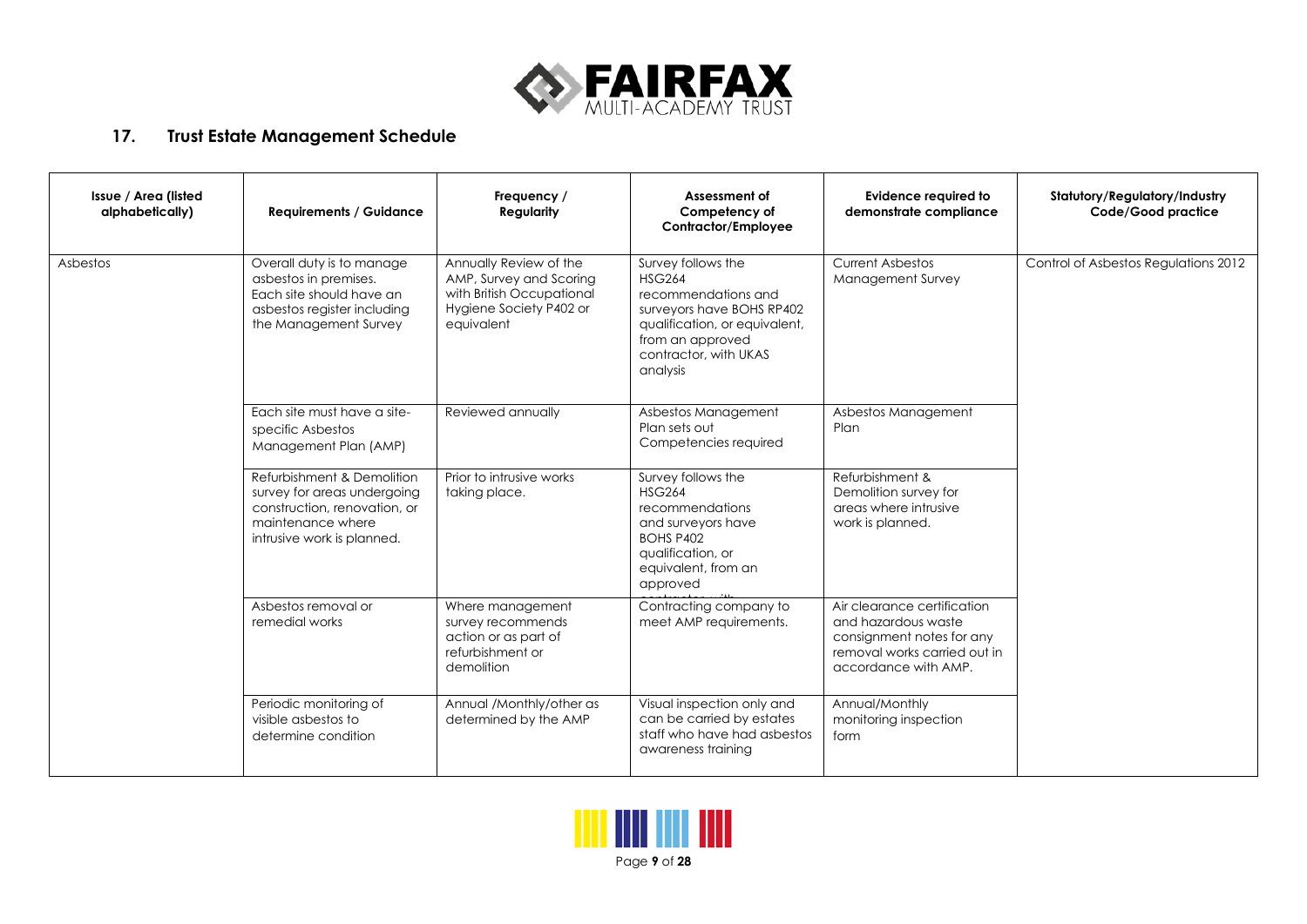

| Issue / Area (listed<br>alphabetically)                                            | <b>Requirements / Guidance</b>                                                                                                                                                                                 | Frequency /<br>Regularity                                                                                                                 | Assessment of<br>Competency of<br>Contractor/Employee                                                                                                                     | <b>Evidence required to</b><br>demonstrate compliance                                                                                                                   | Statutory/Regulatory/Industry<br>Code/Good practice                                                                                                                                                                        |
|------------------------------------------------------------------------------------|----------------------------------------------------------------------------------------------------------------------------------------------------------------------------------------------------------------|-------------------------------------------------------------------------------------------------------------------------------------------|---------------------------------------------------------------------------------------------------------------------------------------------------------------------------|-------------------------------------------------------------------------------------------------------------------------------------------------------------------------|----------------------------------------------------------------------------------------------------------------------------------------------------------------------------------------------------------------------------|
| Conditioning<br>Air<br>and<br>Ventilation (including fans,<br>filters, and motors) | Units and systems should be<br>maintained according to the<br>manufacturer's guidance.<br>and systems may<br>Units<br>require an inspection under<br>the Energy Performance of<br><b>Buildings Regulations</b> | Annual<br>5-yearly                                                                                                                        | <b>CHAS</b><br>Approval<br>for<br>the<br>sector<br>work<br><b>or</b><br>long-<br>contractors who<br>standing<br>been<br>deemed<br>have<br>suitable.                       | - F-Gas records.<br>- Maintenance records                                                                                                                               | Performance of Buildings<br>Energy<br>Regulations<br><i>(Certificates</i><br>and<br>Inspections) (England and<br>Wales)<br>Regulations 2013<br>Provision and Use of<br>Work<br>Equipment<br>Regulations<br>1998<br>(PUWER) |
| Asset Management Plan                                                              | Provides for the prioritisation<br>of disrepair needs                                                                                                                                                          | 5-yearly rolling cycle                                                                                                                    | qualified<br>Surveyors<br>to<br><b>BICS/RICS or equivalent</b>                                                                                                            | Current survey                                                                                                                                                          | <b>Best Practice</b>                                                                                                                                                                                                       |
| Catering<br>equipment                                                              | Professional<br>Canopy<br>clean<br>See other entries<br>regarding:<br>- Gas appliances<br>- Electrical equipment<br>- Pressure cookers<br>- Firefighting equipment                                             | Annual<br>See other entries<br>regarding:<br>- Gas appliances<br>- Electrical equipment<br>- Pressure cookers<br>- Firefighting equipment | Specialist duct cleaning<br>contractor<br>See other entries<br>regarding:<br>- Gas appliances<br>- Electrical equipment<br>- Pressure cookers<br>- Firefighting equipment | Completion report from<br>contractor<br>See other entries<br>regarding:<br>- Gas appliances<br>- Electrical equipment<br>- Pressure cookers<br>- Firefighting equipment | Industry Code/Good Practice Gas<br>Safety<br>(Installation<br>and<br>Use)<br>Regulations 1998<br>Provision and Use of<br>Work<br>Equipment Regulations<br>1998<br>(PUWER)<br>Electricity at Work Regulations 1989          |
| <b>CCTV</b>                                                                        | Functionality<br>Cleanina.<br>testing                                                                                                                                                                          | Annual                                                                                                                                    | Trained technician from a<br>recognised company                                                                                                                           | Written records                                                                                                                                                         | <b>EAWR1989</b><br><b>PAT</b><br>Testina<br>for<br>obligations                                                                                                                                                             |

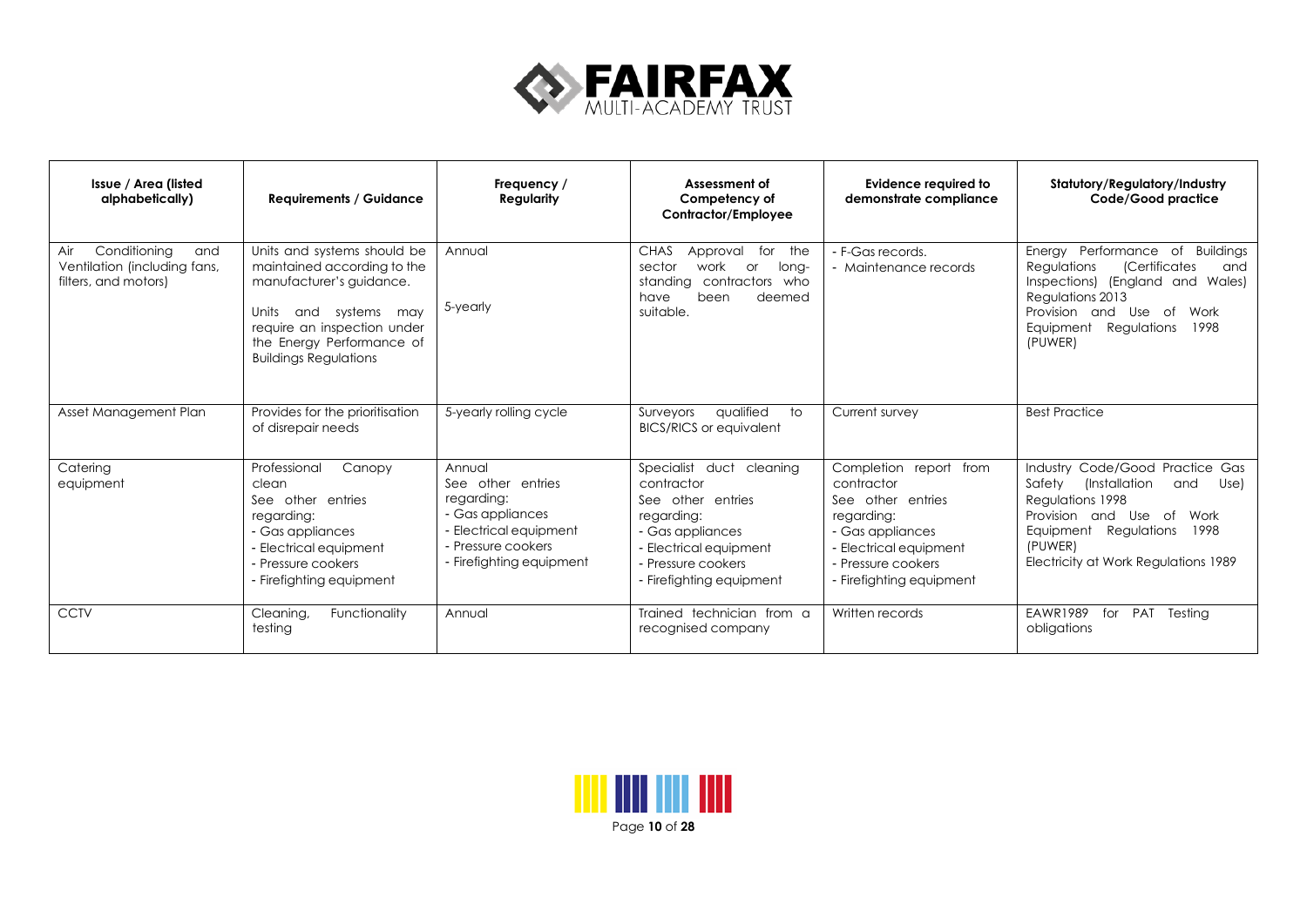

| Issue / Area (listed<br>alphabetically)                                                                              | <b>Requirements / Guidance</b>                                                                                                                                                  | Frequency /<br>Regularity                                                           | Assessment of<br>Competency of<br>Contractor/Employee                            | <b>Evidence required to</b><br>demonstrate compliance                                                                                                                                                                                                                          | Statutory/Regulatory/Industry<br>Code/Good practice                                                                                                                                            |
|----------------------------------------------------------------------------------------------------------------------|---------------------------------------------------------------------------------------------------------------------------------------------------------------------------------|-------------------------------------------------------------------------------------|----------------------------------------------------------------------------------|--------------------------------------------------------------------------------------------------------------------------------------------------------------------------------------------------------------------------------------------------------------------------------|------------------------------------------------------------------------------------------------------------------------------------------------------------------------------------------------|
| Design and Technology<br>equipment.<br>(Also see other areas of<br>this quide for LEV, Gas<br>appliances lifts etc.) | maintenance<br>Routine<br>carried<br>out<br>as<br>per<br>CFMATSS guide DL254.<br>Servicing carried out by<br>manufacturer / supplier /<br>maintenance<br>recognised<br>company  | As specified<br>Annual or manufacturer's<br>recommendation                          | Trained DT Technician<br>Trained technician from a<br>recognised company.        | As specified in guide Records<br>$\circ$ f<br>examination<br>and<br>maintenance<br>kept,<br>are<br>date<br>including<br>of<br>inspection/maintenance,<br>date next<br>inspection<br><b>or</b><br>due<br>and<br>maintenance<br>defects<br>of<br>and<br>record<br>rectification. | Provision and<br>Use of<br>Work<br>Regulations<br>1998<br>Equipment<br>(PUWER)<br>CFMATSS DL 254                                                                                               |
| <b>Accessibility Plan</b>                                                                                            | Contribute to the Accessibility<br>Plan                                                                                                                                         | When reviewed by the<br>school whenever works are<br>carried out                    | Qualified Surveyor                                                               | Current Audit report                                                                                                                                                                                                                                                           | 2010<br>Equality<br>Act<br>Special<br><b>Educational Needs and Disability Act</b><br>2001 SEND                                                                                                 |
| Doors (Automated) Applies<br>to powered doors in public<br>buildings.                                                | Routine servicing according<br>to manufacturer's guidelines<br>Inspection and testing                                                                                           | As recommended by the<br>Manufacturer                                               | To a standard recognised by<br>the manufacturer                                  | PUWE<br>Regs<br>Electricity at Work<br>Regulations 1998                                                                                                                                                                                                                        | <b>PUWER</b><br>Electricity at Work Regulations 1998                                                                                                                                           |
| Dust and fume Extraction<br>Local Exhaust<br>Ventilation (LEV)                                                       | Routine checks for flow.<br>A Thorough Examination<br>Test must be carried<br>and<br>out to ensure the design<br>expected<br>and<br>fit<br>for<br>performance<br>is<br>purpose. | line<br>with<br>In.<br>manufacturer's<br>Recommendation<br>At least every 14 months | Technician<br>Person<br>Competent<br>(COSHH)<br>insurance<br>associated engineer | Written<br>records<br>0f<br>inspection<br>including<br>identification number of<br>system/fume<br>cupboard,<br>date of test, type of test<br>results of<br>carried<br>out.<br>results<br>of<br>inspection.<br>performance test, list of<br>remedial<br>actions<br>necessary.   | Control of Substances Hazardous to<br><b>Health Regulations (COSHH)</b><br>Fume cupboards BS EN 14175-2 2003<br>Provision and<br>Use of<br>Work<br>Regulations<br>1998<br>Equipment<br>(PUWER) |

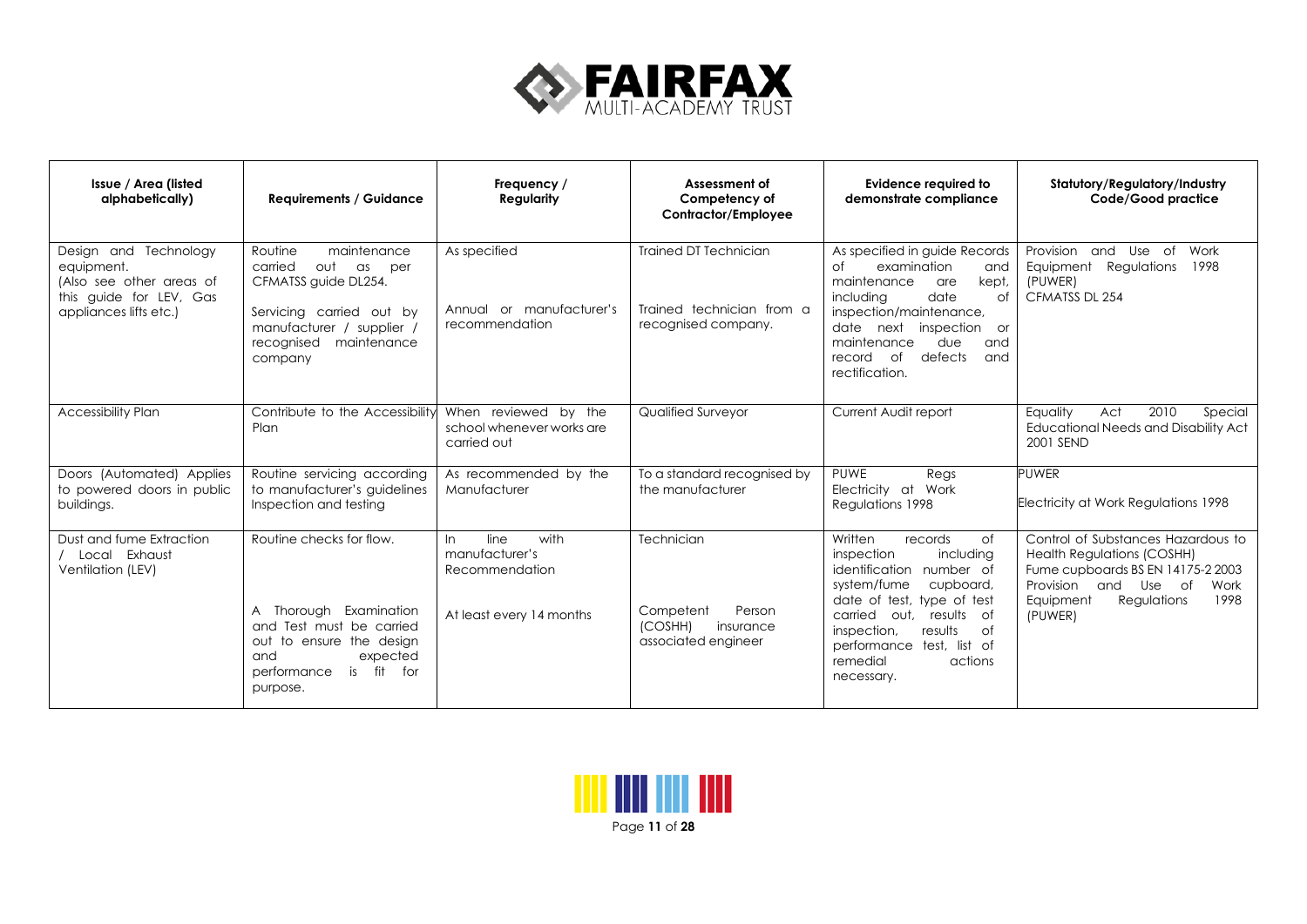

| Issue / Area (listed<br>alphabetically)                         | <b>Requirements / Guidance</b>                       | Frequency /<br>Regularity                                                                                    | Assessment of<br>Competency of<br>Contractor/Employee                                                                                                                                                                                                                  | Evidence required to<br>demonstrate compliance                                                                                                       | Statutory/Regulatory/Industry<br>Code/Good practice                                                                                          |
|-----------------------------------------------------------------|------------------------------------------------------|--------------------------------------------------------------------------------------------------------------|------------------------------------------------------------------------------------------------------------------------------------------------------------------------------------------------------------------------------------------------------------------------|------------------------------------------------------------------------------------------------------------------------------------------------------|----------------------------------------------------------------------------------------------------------------------------------------------|
| Electrical,<br>fixed<br>installation                            | Inspection and test of<br>electrical installations   | Every 5 years in educational<br>establishments                                                               | NICEIC / ECA or other<br>Certifying<br>body's<br>registered contractor.                                                                                                                                                                                                | Written<br>records<br>including<br>date of test, date next test<br>defects found and<br>due,<br>records of repairs to rectify<br>defects             | Electricity at Work Regulations<br>1998 BS7671 IEE Wiring<br>Regulations                                                                     |
| Portable<br>Electrical<br>appliances                            | Visual inspection Combined<br>inspection and testing | combined<br>Annual<br>inspection and test of<br>mains powered portable<br>transportable<br>and<br>equipment. | $\ln$<br>low-risk<br>many<br>sensible<br>environments.<br>$\alpha$<br>(competent)<br>member of<br>staff can undertake visual<br>inspections if they have<br>knowledge and<br>enough<br>training.<br>A NICEIC / ECA / NAPIT<br>accredited contractor is<br>recommended. | Log<br>0f<br>faults<br>any<br>identified, and remedial<br>action taken.<br>Documented<br>records of<br>items tested<br>Test stickers placed on items | Electricity<br>at<br>Work Regulations<br>1998                                                                                                |
| electrical<br>Temporary<br>installations<br>e.g., for<br>events | Suitably commissioned                                | Before first use<br>Further periodic testing may be<br>required                                              | Person<br>responsible<br>should be qualified<br>electrician<br>Competent Person                                                                                                                                                                                        | Installation<br>and<br>commissioning<br>certificates<br>including<br>earth<br>test<br>leakage<br>records                                             | BS 7909 -<br>Code of practice for<br>temporary electrical systems for<br>entertainment<br>related<br>and<br>purposes. HSE Guidance Note GS50 |

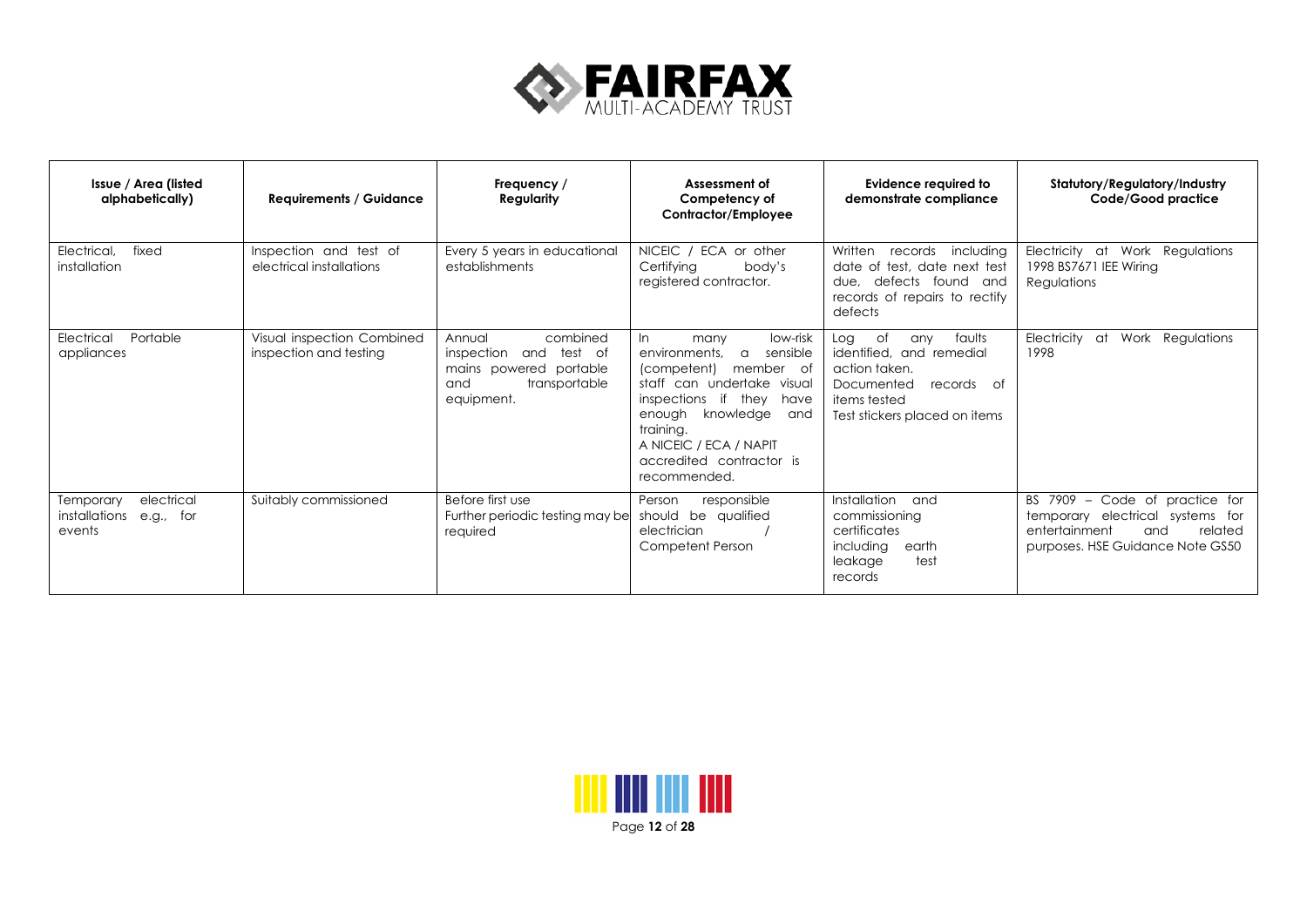

| Issue / Area (listed<br>alphabetically) | <b>Requirements / Guidance</b>                                                                                                                                                                                                                                                                                                                                                                                                                         | Frequency /<br>Regularity                                                                                                                     | Assessment of<br>Competency of<br>Contractor/Employee                                                                                                                                                                                                                                                                                                | Evidence required to<br>demonstrate compliance                                    | Statutory/Regulatory/Industry<br>Code/Good practice                                                                                                                                                                                                                                                                                            |
|-----------------------------------------|--------------------------------------------------------------------------------------------------------------------------------------------------------------------------------------------------------------------------------------------------------------------------------------------------------------------------------------------------------------------------------------------------------------------------------------------------------|-----------------------------------------------------------------------------------------------------------------------------------------------|------------------------------------------------------------------------------------------------------------------------------------------------------------------------------------------------------------------------------------------------------------------------------------------------------------------------------------------------------|-----------------------------------------------------------------------------------|------------------------------------------------------------------------------------------------------------------------------------------------------------------------------------------------------------------------------------------------------------------------------------------------------------------------------------------------|
| <b>Emergency Lighting</b>               | Visual inspection to ensure<br>the batteries are charging<br>Disconnection of the mains<br>lighting to enable a function<br>test<br>Annual Service including 3-<br>hour drop test                                                                                                                                                                                                                                                                      | Weekly<br>Monthly                                                                                                                             | None required<br>None required                                                                                                                                                                                                                                                                                                                       | Site lead<br>Completion<br>of Academy<br>check sheet.<br>Record<br>-on<br>Handsam | Record areas of concern to Electricity at Work Regulations<br>1998<br>BS 5266: Part 1 1999                                                                                                                                                                                                                                                     |
| Energy<br>Performance                   | Display Energy Certificate<br>(DEC) must be produced and<br>always displayed<br>in a<br>prominent place<br>clearly<br>visible to the public. DECs are<br>only required for buildings<br>that have a total useful floor<br>area of more than 500m2.<br>are occupied by a<br>that<br>public<br>authority or<br>an<br>institution providing a public<br>service to a large number of<br>people and are frequently<br>visited by members of the<br>public. | Where the building has a<br>total useful floor area of<br>between 250m <sup>2</sup> and 1000m <sup>2</sup> ,<br>the DEC is valid for 10 years | Energy<br>An<br>Assessor,<br>accredited to produce DECs<br>or EPCs for the type of<br>building, is the only person<br>produce<br>the<br>who<br>can<br>certificates<br>and<br>Advisory<br>Reports for your building.<br>The DEC and EPC will need<br>to be lodged in a national<br>register by the assessor and<br>given a unique reference<br>number | Annual Certificate<br>Current certificate and<br>advisory report                  | The Energy Performance of Buildings<br>Inspections)<br><i>(Certificates</i><br>and<br>2007<br>Regulations<br>Energy<br>Performance of Buildings Directive<br>(EPBD) (2010/31/EU)<br>GOV:<br>Improving<br>the<br>energy<br>efficiency of our buildings - A guide to<br>display energy certificates and<br>advisory reports for public buildings |

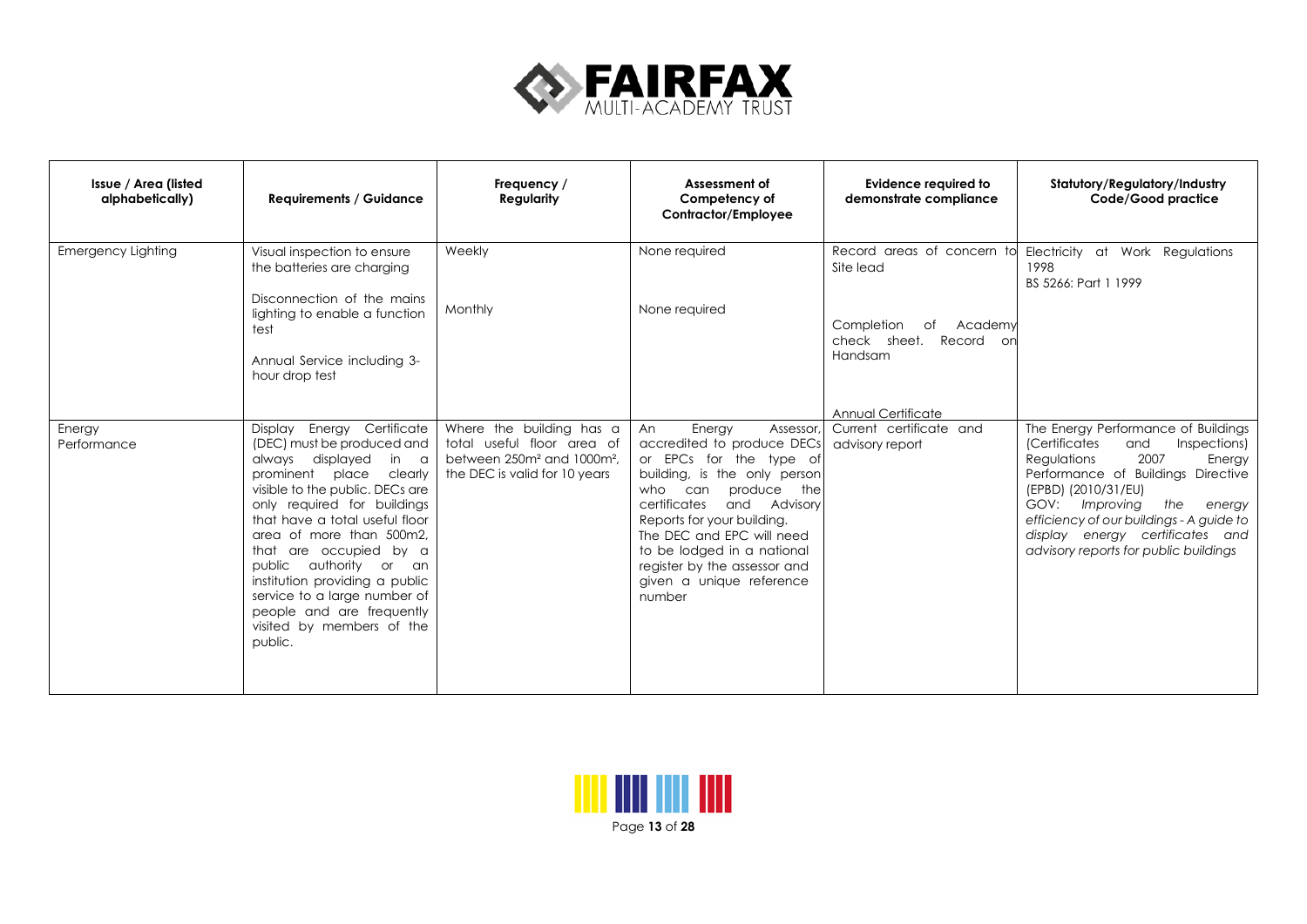

| Issue / Area (listed<br>alphabetically) | <b>Requirements / Guidance</b>                                              | Frequency /<br>Regularity | Assessment of<br>Competency of<br>Contractor/Employee                      | Evidence required to<br>demonstrate compliance                 | Statutory/Regulatory/Industry<br>Code/Good practice    |
|-----------------------------------------|-----------------------------------------------------------------------------|---------------------------|----------------------------------------------------------------------------|----------------------------------------------------------------|--------------------------------------------------------|
| Fire detection and alarm<br>systems     | Testing of call points and<br>sounders on rotation                          | Weekly                    | Basic training in fire alarm<br>operation only.                            | Results to be recorded on<br>check sheet and Handsam<br>System | BS 5839-1:2013                                         |
|                                         | Inspection and service by<br>competent contractor                           | At least every 6 months   | engineer<br>Competent<br>experienced in type of fire<br>alarm being tested | Appropriate test and<br>inspection certificate                 |                                                        |
| Fire doors                              | Operation<br>of<br>release<br>devices, door closers and<br>Condition checks | Weekly<br>Monthly         | Trained premises team<br>person.                                           | Results to be recorded in the<br>Fire log check sheet.         | (Fire<br>Regulatory<br>Safety)<br>Reform<br>Order 2005 |

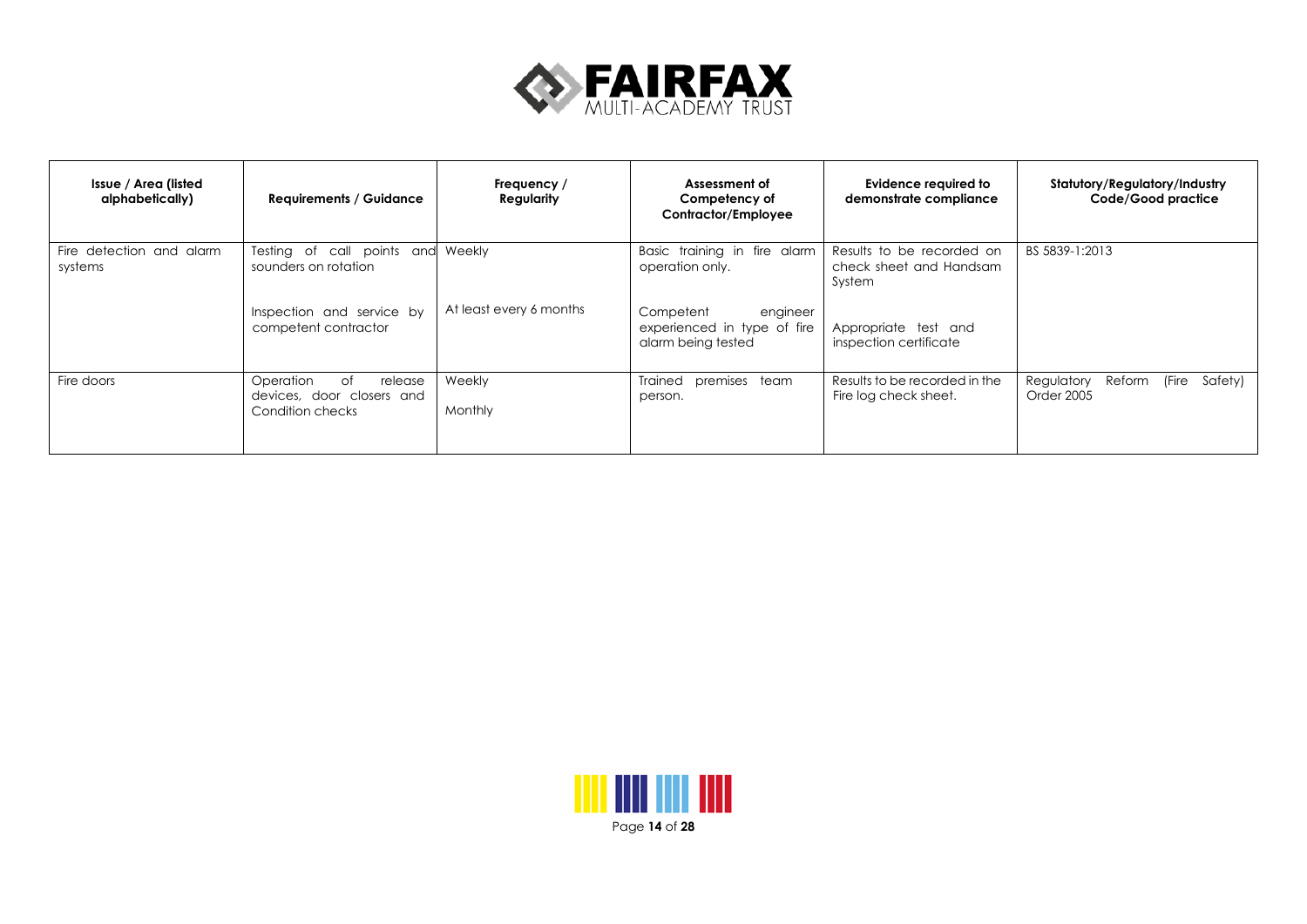

| Issue / Area (listed<br>alphabetically) | <b>Requirements / Guidance</b>                                                                                                                                                                                               | Frequency /<br>Regularity                                                                     | Assessment of<br>Competency of<br>Contractor/Employee                                                                                                                                                                                                                                                                                                                                                            | Evidence required to<br>demonstrate compliance                                                                                                                                            | Statutory/Regulatory/Industry<br>Code/Good practice                           |
|-----------------------------------------|------------------------------------------------------------------------------------------------------------------------------------------------------------------------------------------------------------------------------|-----------------------------------------------------------------------------------------------|------------------------------------------------------------------------------------------------------------------------------------------------------------------------------------------------------------------------------------------------------------------------------------------------------------------------------------------------------------------------------------------------------------------|-------------------------------------------------------------------------------------------------------------------------------------------------------------------------------------------|-------------------------------------------------------------------------------|
| Firefighting equipment                  | Visual<br>check<br>to ensure<br>equipment is in its assigned<br>location and has not been<br>discharged<br>Thorough inspection and<br>testing<br>by<br>competent<br>contractor<br>Extended<br>service<br>(test<br>discharge) | Monthly<br>Annually<br>5-yearly for all extinguishers<br>CO2 which is 10-<br>except<br>yearly | None, visual check only.<br>BAFE accredited engineer or<br>trained<br>equivalent<br>and<br>qualified engineer<br>BAFE accredited engineer or<br>trained<br>eauivalent<br>and<br>qualified engineer<br>longer<br>Hoses<br>are<br>no<br>recommended and have<br>those installed replaced with<br>water extinguishers. Where<br>hose reels remain, they must<br>subject<br>to<br>annual<br>be<br>inspection regime. | Results to be recorded in the<br>Fire<br>Extinguisher<br>check<br>Recorded<br>sheet.<br>on<br>Handsam System<br>Certificate<br>Test<br><b>Test Certificate</b><br><b>Test Certificate</b> | <b>BSEN 3 extinguisher Commissioning</b><br>and Maintenance to BS 5306-3:2009 |

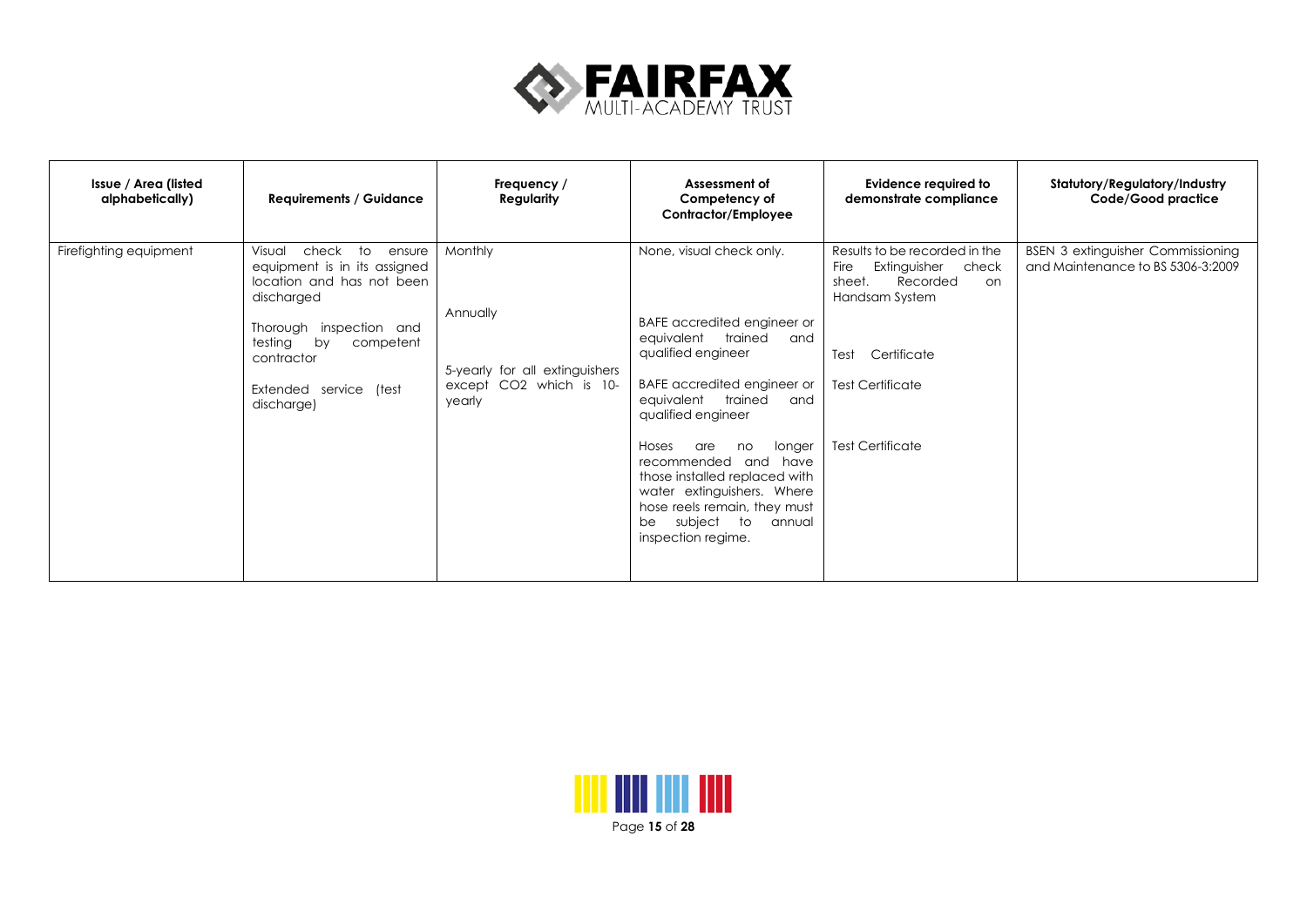

| Issue / Area (listed<br>alphabetically)          | <b>Requirements / Guidance</b>                                                                                                                                                                                           | Frequency /<br><b>Regularity</b>                                                                                                                                                                             | Assessment of<br>Competency of<br>Contractor/Employee                                        | Evidence required to<br>demonstrate compliance   | Statutory/Regulatory/Industry<br>Code/Good practice                    |
|--------------------------------------------------|--------------------------------------------------------------------------------------------------------------------------------------------------------------------------------------------------------------------------|--------------------------------------------------------------------------------------------------------------------------------------------------------------------------------------------------------------|----------------------------------------------------------------------------------------------|--------------------------------------------------|------------------------------------------------------------------------|
| Firefighting<br>equipment:<br>Hoses              | Hoses<br>are<br>longer<br>no<br>recommended as they are<br>more likely to put a user at<br>risk than prevent injuries. The<br>recommendation<br>$\overline{\phantom{a}}$<br>is<br>decommission and remove<br>fire hoses. | Annual                                                                                                                                                                                                       | Where hose reels are in<br>place, a flexible tubing<br>pressure test must be<br>carried out. | <b>Test Certificate</b>                          | BS 5306-1:2006<br>BS EN 671-3:2009                                     |
|                                                  | Flexible tubing pressure test<br>must be carried out.                                                                                                                                                                    | 5-yearly                                                                                                                                                                                                     | Where hose reels are in<br>place, a flexible tubing<br>pressure test must be<br>carried out  | <b>Test Certificate</b>                          |                                                                        |
| Firefighting<br>equipment:<br>Wet and dry Risers | Regular maintenance and<br>servicing                                                                                                                                                                                     | 2 visual inspection<br>services per year<br>2 electric pump inspection<br>services per year<br>1 flow test per year (if<br>applicable)<br>A visual inspection every six<br>months<br>An annual pressure test | Accredited company for<br>testing and inspection.                                            | Accredited company for<br>testing and inspection | BS 5306-1: 2006<br>Regulatory Reform<br>(Fire<br>Safety)<br>Order 2006 |

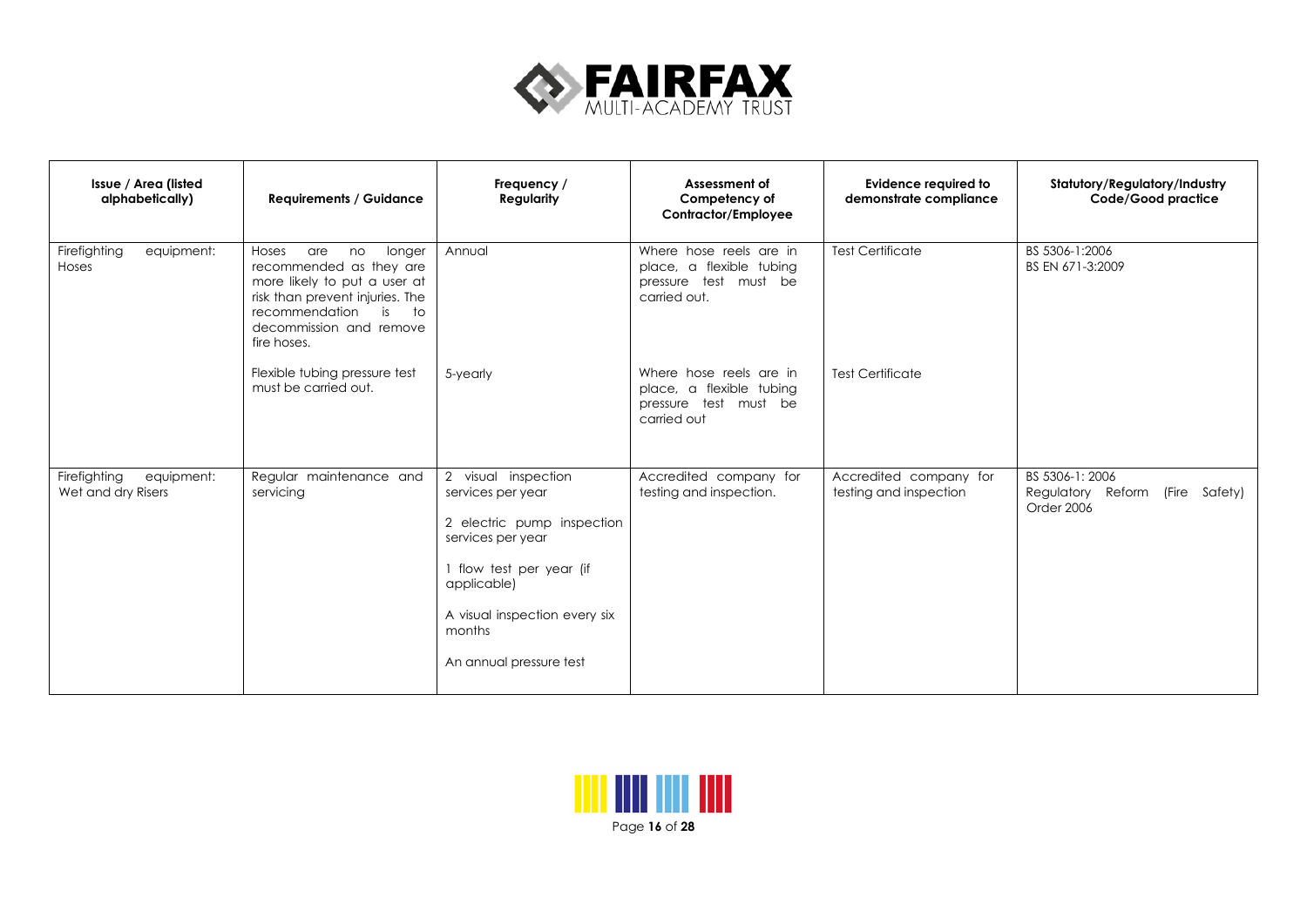

| Issue / Area (listed<br>alphabetically)                                                                                                                                                                                                                           | <b>Requirements / Guidance</b>                                                                                              | Frequency /<br>Regularity                                                | Assessment of<br>Competency of<br>Contractor/Employee                              | Evidence required to<br>demonstrate compliance                                                                                                                                                                                              | Statutory/Regulatory/Industry<br>Code/Good practice                                                                                                                                                                                                                                                                            |
|-------------------------------------------------------------------------------------------------------------------------------------------------------------------------------------------------------------------------------------------------------------------|-----------------------------------------------------------------------------------------------------------------------------|--------------------------------------------------------------------------|------------------------------------------------------------------------------------|---------------------------------------------------------------------------------------------------------------------------------------------------------------------------------------------------------------------------------------------|--------------------------------------------------------------------------------------------------------------------------------------------------------------------------------------------------------------------------------------------------------------------------------------------------------------------------------|
| Firefighting equipment: Wet<br>and dry suppression systems<br>e.g.<br>Ansul, FM 200                                                                                                                                                                               | Maintenance<br>$\circ$ f<br>suppression systems as per<br>manufacturer's guidance.                                          | Annual                                                                   | BAFE accredited engineer or<br>equivalent<br>trained<br>and<br>qualified engineer. | Records of examination and<br>maintenance<br>kept,<br>are<br>date<br>including<br>of<br>inspection/maintenance,<br>date next<br>inspection or<br>due<br>maintenance<br>and<br>defects<br>of<br>and<br>record<br>rectification.              | BS 5306 Standards<br>(Fire<br>Regulatory Reform<br>Safety)<br>Order 2005                                                                                                                                                                                                                                                       |
| Fire Shutters and curtains: A<br>fire shutter or curtain is a<br>specially developed and<br>engineered screen that drops<br>from the ceiling and cuts off<br>the path of a fire between<br>two open areas. These are<br>often used in kitchen service<br>hatches. | Regular testing to ensure<br>effective operation.<br>Regular maintenance in<br>line with manufacturer's<br>recommendations. | Following installation<br>and<br>then 6-monthly                          | Competent person                                                                   | Logbook containing name<br>contact details of<br>and<br>manufacturer and installer.<br>Identification of power unit<br>and safety devices. Results<br>of installation testing and<br>records of all maintenance<br>and defect rectification | BS7273: Code of practice for the<br>fire<br>operation<br>protection<br>of<br>measures - Part 4: Actuation of<br>release mechanisms for doors<br>BS EN 12453 for installation<br>BS EN 12635 covers maintenance<br>including the need for logbook<br>Appendix<br>B.<br>of<br>the<br>Buildina<br>Regulations Approved Document B |
| Fragile roofs                                                                                                                                                                                                                                                     | Fragile roof access to be<br>clearly indicated. Periodic<br>inspection<br>of<br>signage<br>required.                        | As part of termly / quarterly<br>health and safety inspection<br>regime. | None - can be carried out<br>by Estates staff.                                     | Termly<br>monitoring<br>inspection forms                                                                                                                                                                                                    | Working at Height<br>Regulations<br>2005                                                                                                                                                                                                                                                                                       |

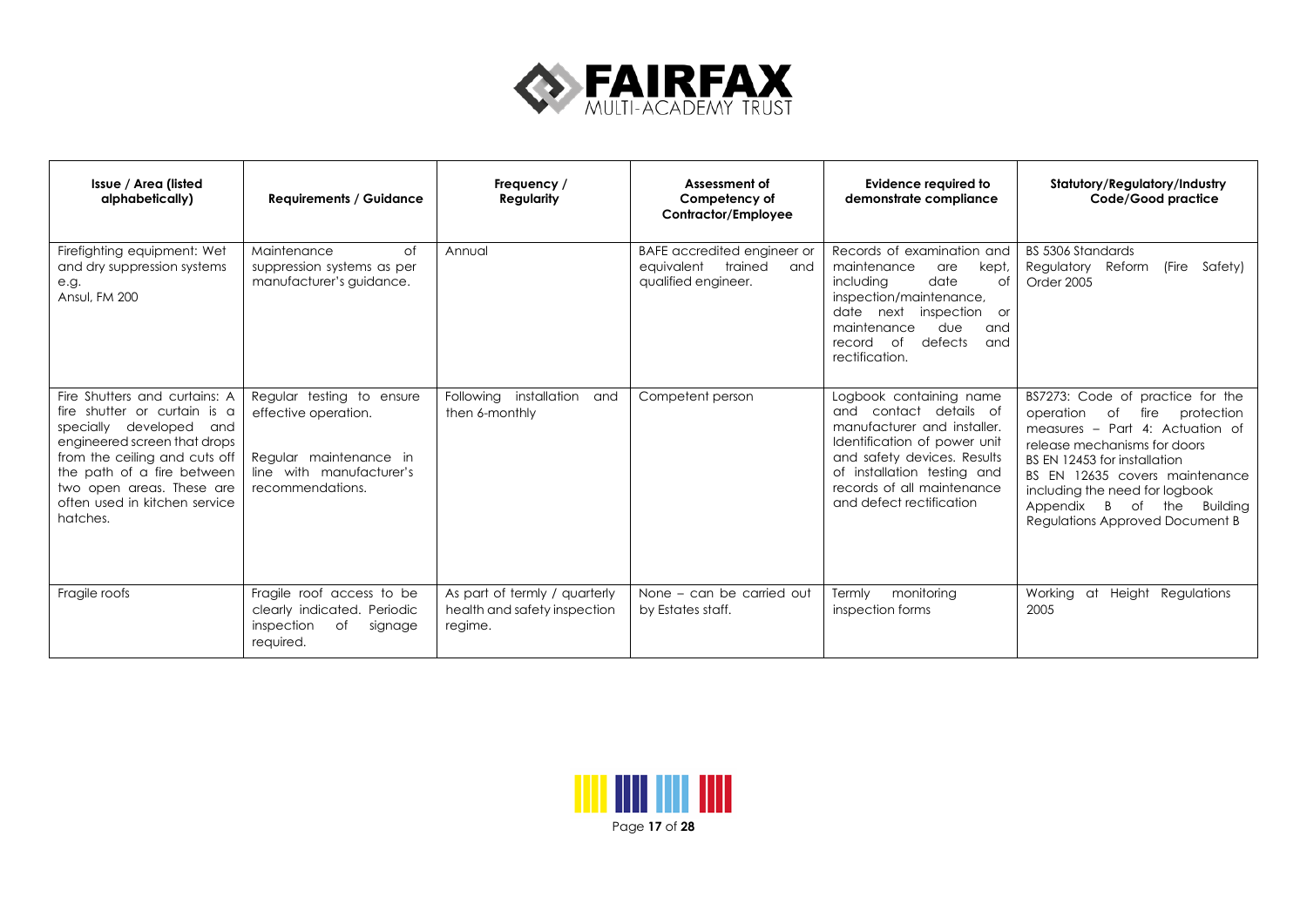

| Issue / Area (listed<br>alphabetically) | <b>Requirements / Guidance</b>                                                                                                                                       | Frequency /<br><b>Regularity</b>     | Assessment of<br>Competency of<br>Contractor/Employee                                                                                                                                       | <b>Evidence required to</b><br>demonstrate compliance                                                                                                                                                                                                                                                               | Statutory/Regulatory/Industry<br>Code/Good practice                                                                                                                                                                                 |
|-----------------------------------------|----------------------------------------------------------------------------------------------------------------------------------------------------------------------|--------------------------------------|---------------------------------------------------------------------------------------------------------------------------------------------------------------------------------------------|---------------------------------------------------------------------------------------------------------------------------------------------------------------------------------------------------------------------------------------------------------------------------------------------------------------------|-------------------------------------------------------------------------------------------------------------------------------------------------------------------------------------------------------------------------------------|
| Fuel Oil and biomass<br>storage         | Must be maintained in<br>accordance with the<br>manufacturers'<br>recommendations,                                                                                   | Annual                               | Ensure that service<br>technician has<br>demonstrable proof of<br>competency appropriate to<br>the equipment / service<br>being maintained.                                                 | Records of examination and<br>maintenance are kept,<br>including date of inspection<br>/ maintenance, date next<br>inspection or maintenance<br>due and record of defects<br>and rectification.                                                                                                                     | The Control of Pollution (Oil Storage)<br>(England) Regulations 2001<br>Guidance Note for the Control of<br>Pollution (Oil Storage) (England)<br>Regulations 2001<br><b>Building and Engineering Services</b><br>Association SFG/20 |
| Gas appliances                          | Must be maintained in<br>accordance with<br>manufacturer's<br>recommendations                                                                                        | Annual                               | Ensure that service<br>technician has<br>demonstrable proof of<br>competency <i>i.e.</i> , a Gas Safe<br>card with credits<br>appropriate to the<br>equipment / service being<br>maintained | Records of examination and<br>maintenance are kept,<br>including date of<br>inspection/maintenance,<br>date next inspection or<br>maintenance due and<br>record of defects and<br>rectification, Service<br>document should also<br>record the Gas Safe<br>registration of the technician<br>carrying out the work. | Gas Safety (Installation and Use)<br>Regulations 1998 L56: Safety in the<br>installation and use of gas systems<br>and appliances                                                                                                   |
| Gates (Automated)                       | Site specific risk<br>assessment<br>Regular maintenance as<br>per manufacturer's<br>recommendations to<br>ensure safe operation,<br>including all safety<br>devices. | Before installation<br>then annually | Suitably competent person /<br>organisation. For new<br>installations confirm that the<br>supplier will CE mark the<br>gate and issue you a<br><b>Declaration of Conformity</b>             | Records of maintenance<br>including testing of<br>functioning of safety<br>devices fitted                                                                                                                                                                                                                           | Supply of Machinery (Safety)<br>Regulations 2008<br>BS EN 12635:2002 - Industrial,<br><b>Commercial and Garage Doors</b><br>and Gates - Installation and Use<br><b>HSE Guidance: Powered gates</b>                                  |

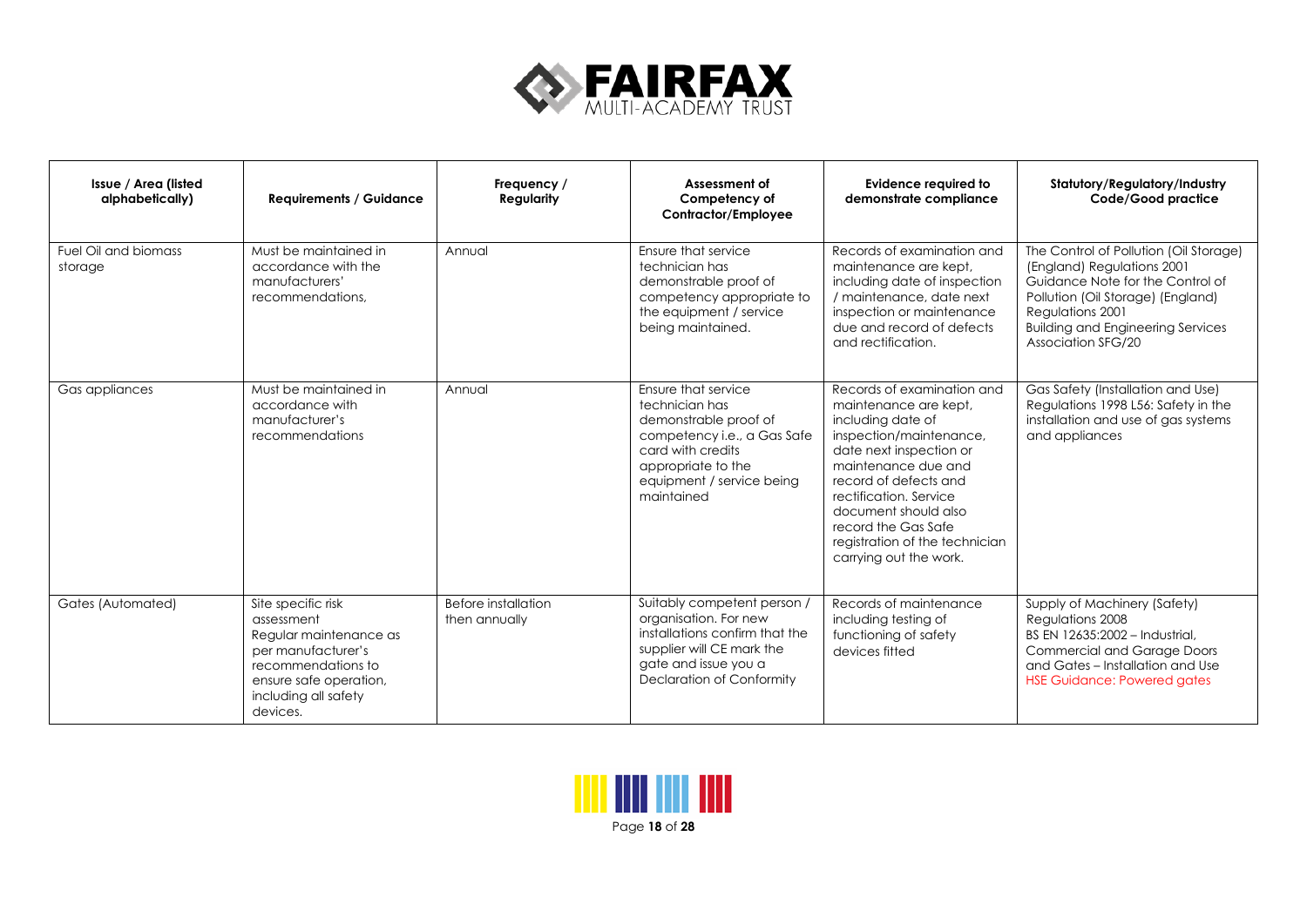

| Issue / Area (listed<br>alphabetically) | <b>Requirements / Guidance</b>                                                                                                                                                                                                                                                                                                                           | Frequency /<br>Regularity            | Assessment of<br>Competency of<br>Contractor/Employee                                            | Evidence required to<br>demonstrate compliance                                                                                                                    | Statutory/Regulatory/Industry<br>Code/Good practice                                                                        |
|-----------------------------------------|----------------------------------------------------------------------------------------------------------------------------------------------------------------------------------------------------------------------------------------------------------------------------------------------------------------------------------------------------------|--------------------------------------|--------------------------------------------------------------------------------------------------|-------------------------------------------------------------------------------------------------------------------------------------------------------------------|----------------------------------------------------------------------------------------------------------------------------|
| Gym/PE Equipment                        | Visual inspection of<br>equipment<br>To inspect and maintain all<br>Gymnasium Equipment to<br>the standards required in<br><b>British Standard Specification</b><br>BS1892 part II 1986/1991 to<br>ensure that equipment<br>remains safe for use, but also<br>to prolong the life of<br>equipment by regular<br>inspection and renewal of<br>worn parts. | Prior to each use<br>Annual          | Qualified PE teachers<br>Qualified to inspect to the<br>standard                                 | Log sheet or similar<br>- A detailed inspection<br>report, summarising any<br>faults and remedial action<br>required<br>- Evidence of remedial<br>works completed | BS1892 part II 1986/1991<br>AfPE: Safe Practice in Physical<br>Education and School Sport<br>(section 3.6 and Appendix 20) |
| Hydrotherapy and<br>swimming pools      | Maintained to standards<br>outlined in Swimming Pool<br>Water: Treatment and<br>quality standards for pools<br>and spas (Pool Water<br><b>Treatment Advisory</b><br>Group).                                                                                                                                                                              | As per manufacturers<br>requirements | Staff trained and competent<br>to handle the chemicals<br>associated with the pool<br>treatment. | Records to be maintained<br>and kept for a minimum of 5<br>years.                                                                                                 | BS EN 15288 - 2:2008<br>Managing Health and Safety in<br>Swimming Pools (HSG179)                                           |
| Intruder Alarm                          | Monitored inspection and<br>testing according to<br>manufacturer's guidelines                                                                                                                                                                                                                                                                            | Annually                             | Demonstrably competent<br>person or contractor                                                   | An inspection report<br>summarising any faults<br>and remedial action<br>required                                                                                 | Electricity at Work Regulations<br>1998<br>IEE Wiring Regulations: BS7671                                                  |

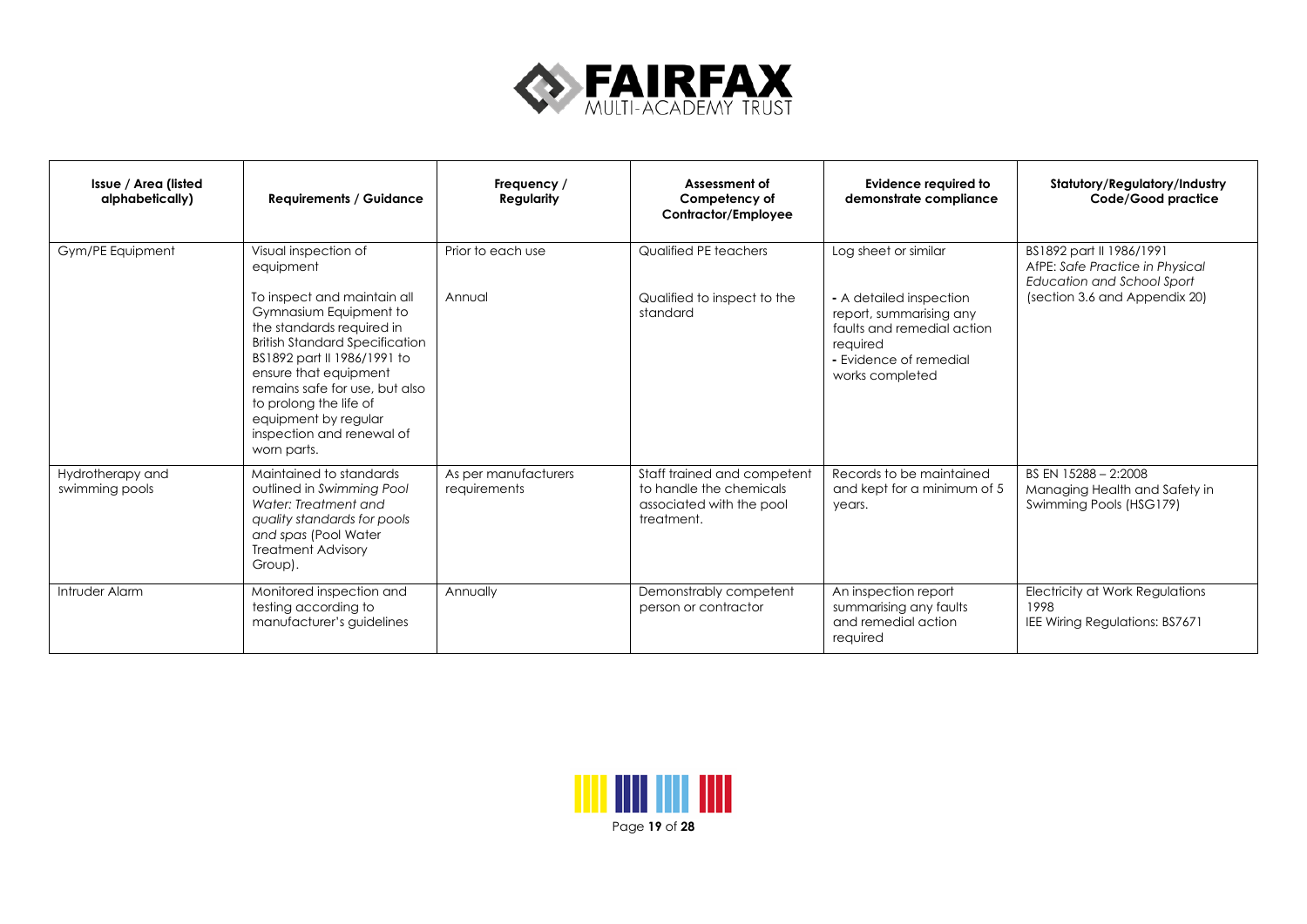

| Issue / Area (listed<br>alphabetically)                                                                                                                                                                                          | <b>Requirements / Guidance</b>                                                                                                                                                                                                                                                                                                                                                                                                                                                                                                                                                                                                                                                                                                                                                                                                                                                         | Frequency / Regularity                                                                                                                                                                        | Assessment of<br>Competency of<br>Contractor/Employee                                                                                                                                                                                                                                                                                                                                                                                                | Evidence required to<br>demonstrate compliance                                                                                                                                                                                                                                      | Statutory/Regulatory/Industry<br>Code/Good practice                                                                                                                                                 |
|----------------------------------------------------------------------------------------------------------------------------------------------------------------------------------------------------------------------------------|----------------------------------------------------------------------------------------------------------------------------------------------------------------------------------------------------------------------------------------------------------------------------------------------------------------------------------------------------------------------------------------------------------------------------------------------------------------------------------------------------------------------------------------------------------------------------------------------------------------------------------------------------------------------------------------------------------------------------------------------------------------------------------------------------------------------------------------------------------------------------------------|-----------------------------------------------------------------------------------------------------------------------------------------------------------------------------------------------|------------------------------------------------------------------------------------------------------------------------------------------------------------------------------------------------------------------------------------------------------------------------------------------------------------------------------------------------------------------------------------------------------------------------------------------------------|-------------------------------------------------------------------------------------------------------------------------------------------------------------------------------------------------------------------------------------------------------------------------------------|-----------------------------------------------------------------------------------------------------------------------------------------------------------------------------------------------------|
| Lifts and lifting equipment:<br>Lifting equipment includes<br>any equipment used at<br>work for lifting or lowering<br>loads,<br>including<br>used<br>attachments<br>for<br>fixing,<br>anchoring,<br><b>or</b><br>supporting it. | Thorough examination of:<br>• equipment designed for<br>the lifting of passengers<br>• equipment designed for<br>the lifting of goods/<br>objects only<br>· all Lifting accessories,<br>regardless of whether they<br>are used to lift passengers<br>or goods.<br>Full routine maintenance of<br>equipment designed for<br>both<br>the<br>lifting<br>of<br>passengers and<br>goods<br>accordina<br>to<br>manufacturer's guidelines.<br>Supplementary tests for<br>in-use passenger and<br>lifts<br>$\alpha$<br>aoods<br>examinations called for<br>'Competent<br>by<br>$\alpha$<br>Person'.<br>requirement<br>for<br>The<br>supplementary tests is<br>determined because of an<br>assessment of<br>risks at the time of each<br>thorough examination.<br>Thorough overhaul and<br>in-depth testing, including the<br>use of weights, to test cables,<br>breaking and motor efficiency. | Before using for the first<br>time. For lifting tackle<br>and equipment used to<br>lift people every 6<br>months.<br>Manufacturer<br>Competent Person may<br>recommend<br>more<br>frequently. | Thorough inspection is<br>usually carried out by<br>someone other than<br>the<br>person<br>maintaining<br>the<br>equipment,<br>through<br>commonly<br>insurance<br>an<br>company.<br>$\overline{A}$<br>thorough<br>Note:<br>inspection is not the<br>same thing as routine<br>maintenance.<br>qualified<br>Suitably<br>mechanical<br>engineer.<br>examination<br>Thorough<br>must be undertaken by<br>FMAT's retained insurance<br>engineer service. | Written<br>report<br>containing date of<br>examination, date next<br>examination is due,<br>and a full list of any<br>defects found.<br>Maintenance records<br>showing any defects<br>and their rectification.<br>Must be certificated and a<br>copy kept on site for<br>inspection | Lifting Operations and Lifting<br>Regulations<br>1998<br>Equipment<br>(LOLER)<br>Guidelines on the supplementary tests of<br>in-service lifts - The Safety Assessment<br>Federation (SAFed) and HSE |

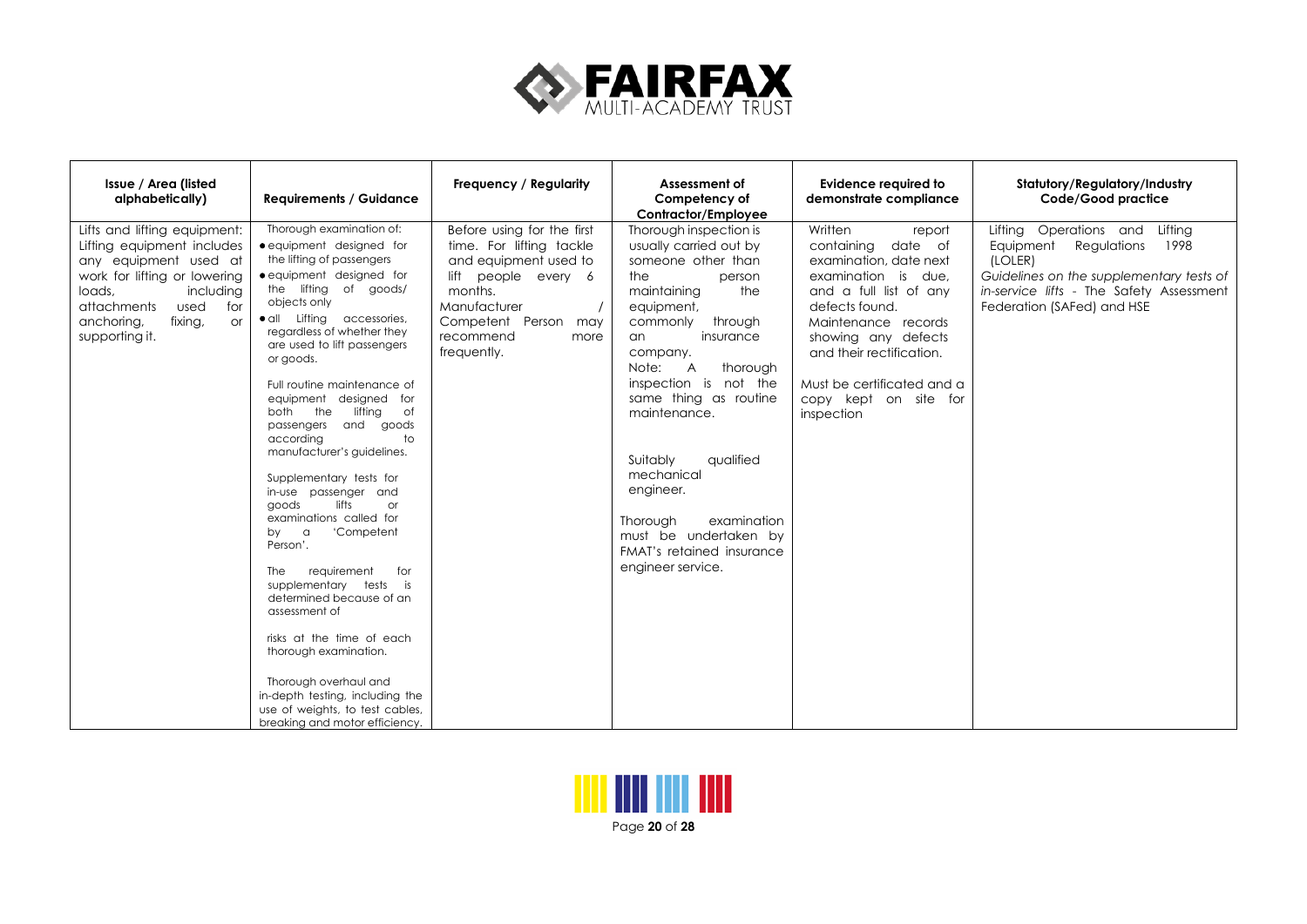

| Issue / Area (listed<br>alphabetically)                                                                                     | <b>Requirements / Guidance</b>                                                                                                                                                                                                     | Frequency /<br>Regularity                                                                               | Assessment of<br>Competency of<br>Contractor/Employee                                                                                                  | Evidence required to<br>demonstrate compliance                                    | Statutory/Regulatory/Industry<br>Code/Good practice                                                                                                                                                                                                                                   |
|-----------------------------------------------------------------------------------------------------------------------------|------------------------------------------------------------------------------------------------------------------------------------------------------------------------------------------------------------------------------------|---------------------------------------------------------------------------------------------------------|--------------------------------------------------------------------------------------------------------------------------------------------------------|-----------------------------------------------------------------------------------|---------------------------------------------------------------------------------------------------------------------------------------------------------------------------------------------------------------------------------------------------------------------------------------|
| Lightning conductors                                                                                                        | Where fitted, the lightning<br>conductor installation must<br>be checked for damage<br>and deterioration. The<br>electrical continuity of<br>conductors, bonds and joints<br>require testing and the earth<br>resistance measured. | Annually                                                                                                | Demonstrably competent<br>person.                                                                                                                      | Issue of test compliance<br>sheet.                                                | Section 32 of BS6651 – Protection of<br>Structures against Lightning<br>Electricity at Work Regulations 1989                                                                                                                                                                          |
| Outdoor fixed equipment,<br>e.g., Basketball hoop on<br>permanent fixture on a<br>tarmac area (not<br>Playground Equipment) | Visual inspection<br>Documented routine<br>inspection                                                                                                                                                                              | Weekly<br>At least once a year (with<br>more frequent inspection<br>where use is higher than<br>normal) | No specific training<br>required and can be<br>carried out by Estates staff<br>Contractors to check the<br>equipment and produce<br>$\Omega$<br>Report | form<br>Contractor's report<br>and any evidence of<br>remedial works<br>completed | Monthly inspection monitoring Provision and Use of Work Equipment<br>Regulations<br>1998 (PUWER)<br>Health and Safety at Work Act 1974<br><b>BS EN 1176</b><br>AfPE: The Inspection and Maintenance<br>of Gymnastics, Sports Hall, Fixed Play,<br><b>Fitness and Sports Equipment</b> |

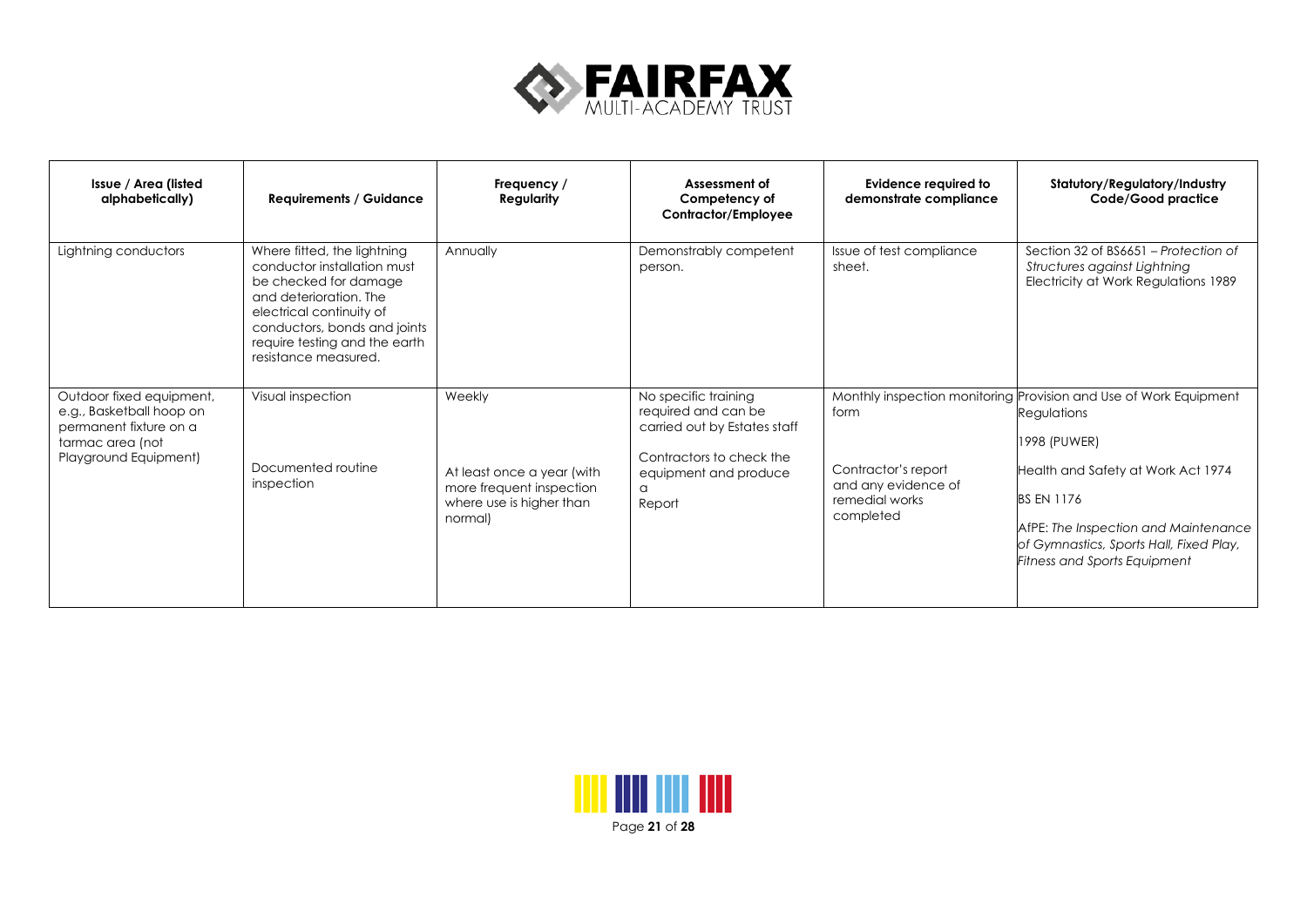

| Issue / Area (listed<br>alphabetically) | <b>Requirements / Guidance</b>            | Frequency /<br>Regularity | Assessment of<br>Competency of<br>Contractor/Employee                                                                                                                             | <b>Evidence required to</b><br>demonstrate compliance                                                              | Statutory/Regulatory/Industry<br>Code/Good practice                                                    |
|-----------------------------------------|-------------------------------------------|---------------------------|-----------------------------------------------------------------------------------------------------------------------------------------------------------------------------------|--------------------------------------------------------------------------------------------------------------------|--------------------------------------------------------------------------------------------------------|
| Playground equipment                    | Visual inspection                         | Daily                     | No specific training<br>required and can be<br>carried out by Estates<br>staff.                                                                                                   | None required but could be<br>recorded in an opening and<br>closing book if Academy<br>follows this good practice. | EN: 1176 (play equipment)<br>EN: 1177 (safety surfacing)<br>Health and Safety at Work<br>etc. Act 1974 |
|                                         | Documented visual<br>(routine) inspection | Weekly                    | No specific training required<br>and can be carried out by<br>Estates staff, but an RPII<br>Outdoor Routine<br>qualification is desirable.                                        | Weekly inspection monitoring<br>form                                                                               |                                                                                                        |
|                                         | Interim inspections                       | Quarterly                 | Can be carried out by<br>Estates staff with RPII<br>Outdoor<br>Registered<br>Operational<br>Inspector<br>training<br>(recommended)<br>or<br>qualified<br>similarly<br>contractor. | Quarterly monitoring<br>inspection form.                                                                           |                                                                                                        |
|                                         | Annual inspection and<br>assessment       | Annual                    | RPII Outdoor Annual<br>Certified<br>Registered<br>inspectors.                                                                                                                     | A detailed inspection report<br>summarising any faults and<br>remedial action required                             |                                                                                                        |
|                                         | Maintenance to be carried<br>out          | Annual and when required  | Competent contractor,<br>e.g., from equipment<br>supplier/installer.                                                                                                              | Evidence of remedial<br>works completed                                                                            |                                                                                                        |

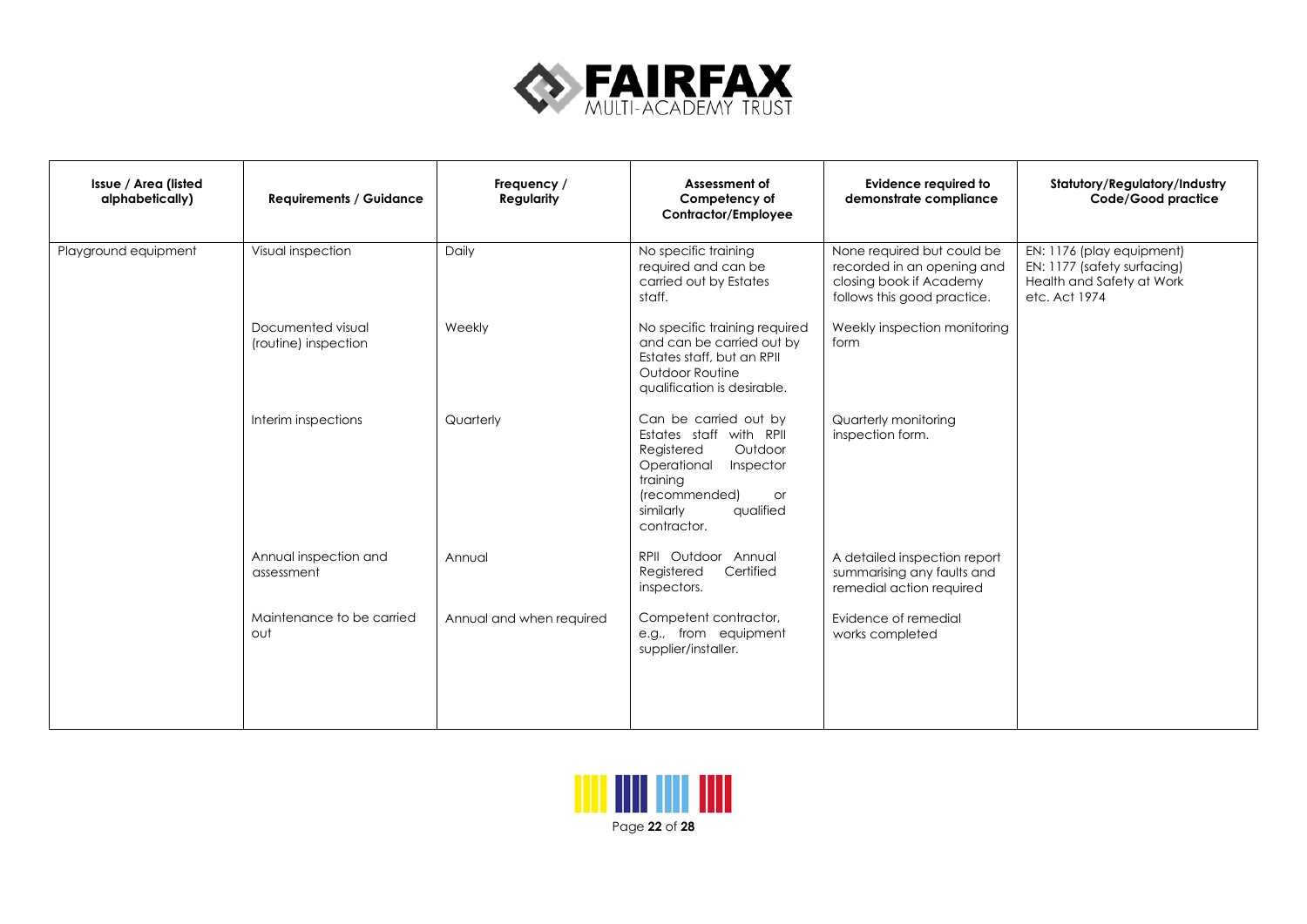

| Issue / Area (listed<br>alphabetically)                                                                                                                                                          | <b>Requirements / Guidance</b>                                                                                                                                                                                       | Frequency /<br><b>Regularity</b>                 | Assessment of<br>Competency of<br>Contractor/Employee                                                                                                                                                         | <b>Evidence required to</b><br>demonstrate compliance                                                                                                                                                           | Statutory/Regulatory/Industry<br>Code/Good practice                                                                                                                                                                                                         |
|--------------------------------------------------------------------------------------------------------------------------------------------------------------------------------------------------|----------------------------------------------------------------------------------------------------------------------------------------------------------------------------------------------------------------------|--------------------------------------------------|---------------------------------------------------------------------------------------------------------------------------------------------------------------------------------------------------------------|-----------------------------------------------------------------------------------------------------------------------------------------------------------------------------------------------------------------|-------------------------------------------------------------------------------------------------------------------------------------------------------------------------------------------------------------------------------------------------------------|
| Pottery kilns                                                                                                                                                                                    | Annual inspection and<br>maintenance as per<br>manufacturer's<br>instructions                                                                                                                                        | Annual                                           | Competent contractor for<br>electric kilns.<br>Gas Safe accredited<br>contractor for gas kilns<br>(these are not<br>recommended for use in<br>Academies)                                                      | Date of test and name of<br>tester. The record must show<br>actual measured test values<br>of earth continuity and<br>insulation resistance, Actual<br>current drawn is also a useful<br>measurement to record. | Gas Safety (Installation and Use)<br>Regulations 1998 Electricity at Work<br>Regulations 1998 BS7671 IEE Wiring<br>Regulations Provision and Use of<br>Work Equipment Regulations 1998<br>(PUWER)<br>HSE: Safe use of kilns in schools and<br>craft studios |
| Pressure vessels e.g.,<br>expansion valves on gas<br>boilers, steam ovens /<br>pressure cookers,<br>compressors and portable<br>hot water/steam cleaning<br>unit fitted with pressure<br>vessel. | Ensure that the system<br>undergoes through<br>examination according to a<br>written scheme, if required.<br>Implement a suitable<br>maintenance scheme for<br>the system according to<br>manufacturer's guidelines. | Annual<br>At least annually and as<br>necessary. | Thorough inspection is<br>usually carried out by<br>someone other than the<br>person maintaining the<br>equipment, commonly<br>through an insurance<br>company.<br>Suitably qualified<br>mechanical engineer. | Records of examination and<br>maintenance are kept,<br>including date of<br>inspection/maintenance,<br>date next inspection or<br>maintenance due and<br>record of defects and<br>rectification.                | The Pressure Systems<br>Regulations 2000<br>Pressure Equipment<br>Directive (Directive<br>97/23/EC) (PED)                                                                                                                                                   |

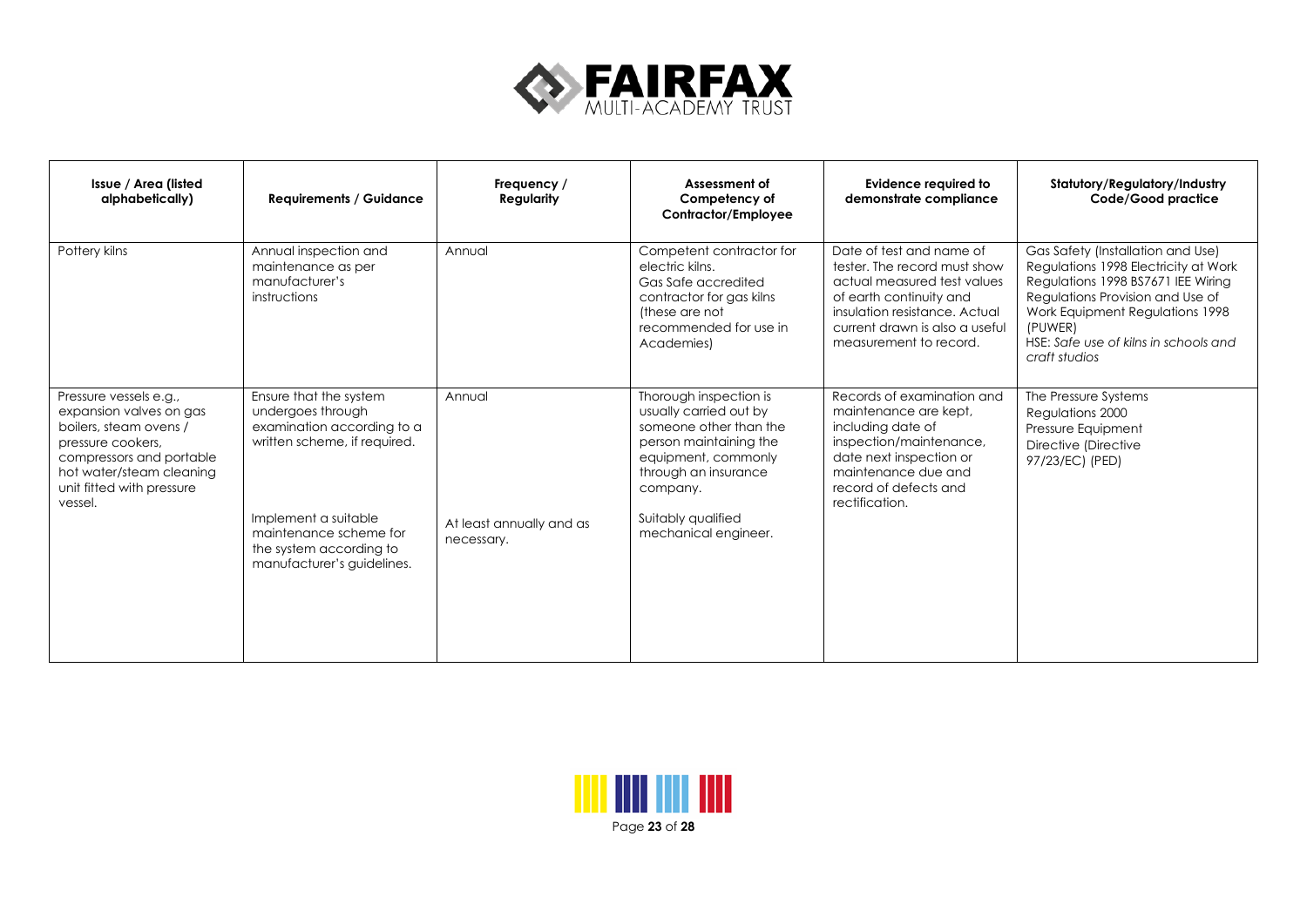

| Issue / Area (listed<br>alphabetically)     | <b>Requirements / Guidance</b>                                                                                                                                                                    | Frequency /<br>Regularity                                                                        | Assessment of<br>Competency of<br>Contractor/Employee                                                                     | <b>Evidence required to</b><br>demonstrate compliance                                                                                                                                              | Statutory/Regulatory/Industry<br>Code/Good practice                                                                                                                    |
|---------------------------------------------|---------------------------------------------------------------------------------------------------------------------------------------------------------------------------------------------------|--------------------------------------------------------------------------------------------------|---------------------------------------------------------------------------------------------------------------------------|----------------------------------------------------------------------------------------------------------------------------------------------------------------------------------------------------|------------------------------------------------------------------------------------------------------------------------------------------------------------------------|
| Roller shutters<br>(See also fire shutters) | Routine maintenance in<br>line with<br>recommendations                                                                                                                                            | At least annually                                                                                | Demonstrably competent<br>person.                                                                                         | Results of installation testing<br>and records of all<br>maintenance and defect<br>rectification.                                                                                                  | BS EN 12453 for installation BS EN<br>12635 covers maintenance<br>including the need for logbook<br>Provision and Use of Work<br>Equipment Regulations 1998<br>(PUWER) |
| Tree Safety and grounds<br>maintenance      | Regular visual inspection to<br>identify broken/dead<br>branches, especially after<br>high winds.<br>Maintenance regime to be<br>in place for all surfaces and<br>features.<br><b>Tree Survey</b> | Every 3 years Various                                                                            | None – suitable Estates<br>staff.<br>Qualified arboriculture<br>contractor.<br>Demonstrably competent<br>person.          | • Records of maintenance<br>activity.<br>• Record of tree<br>inspections including date<br>of survey, results, list of<br>recommended actions<br>and dates works<br>completed.                     | The Workplace (Health, Safety<br>and Welfare) Regulations 1992                                                                                                         |
| Water hygiene:<br>Risk assessment           | Water Hygiene risk<br>assessment carried out<br>and reviewed.                                                                                                                                     | Every 3 years or when<br>there is significant change<br>to the system or use of the<br>building. | Assessor should have<br>suitable experience and<br>training, e.g., Legionella<br><b>Control Association</b><br>registered | Legionella risk assessment<br>including asset register of<br>components and<br>schematic diagram of the<br>system. Identification of<br>likely risks and measures to<br>reduce/control the hazard. | The control of Legionella<br>bacteria in water systems L8                                                                                                              |

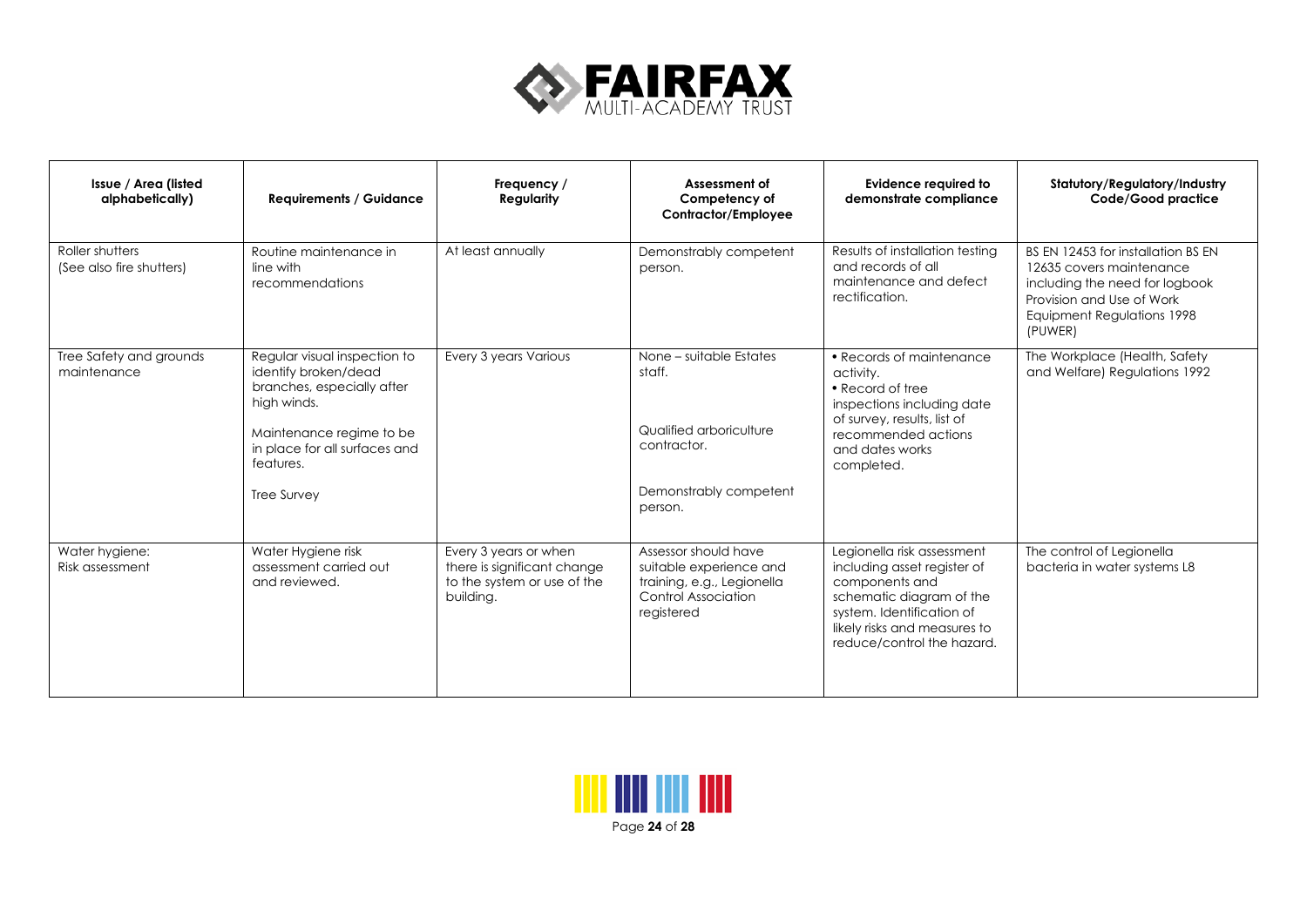

| Issue / Area (listed<br>alphabetically)                                         | <b>Requirements / Guidance</b>                                                                                                                                                                                                                  | Frequency /<br>Regularity                                             | Assessment of<br>Competency of<br>Contractor/Employee                                                                                               | Evidence required to<br>demonstrate compliance                                                             | Statutory/Regulatory/Industry<br>Code/Good practice                |
|---------------------------------------------------------------------------------|-------------------------------------------------------------------------------------------------------------------------------------------------------------------------------------------------------------------------------------------------|-----------------------------------------------------------------------|-----------------------------------------------------------------------------------------------------------------------------------------------------|------------------------------------------------------------------------------------------------------------|--------------------------------------------------------------------|
| Water hygiene:<br>testing and precautions                                       | Temperature testing of hot<br>and cold stored water<br>systems.<br>Disinfection of shower<br>heads.<br>Flushing                                                                                                                                 | Monthly<br>Quarterly<br>At a frequency directed by<br>risk assessment | <b>Trained Estates staff</b><br>Suitably qualified contractor<br>e.g., Legionella Control<br>Association registered<br><b>Trained Estates staff</b> | Records of tests including<br>dates and remedial actions<br>where tests are outside<br>accepted parameters | The control of Legionella<br>bacteria in water systems L8          |
| Water hygiene:<br>Thermostatic Mixing<br>valves on water outlets<br>and showers | In service safety check to be<br>carried out to check<br>whether any deterioration<br>has occurred in the<br>performance of the<br><b>Thermostatic Mixing Valve</b><br>$(TMV)$ .<br>Maintenance of all<br><b>Thermostatic Mixing</b><br>Valves. | 6-monthly<br>Annual or following<br>identification of a fault.        | Servicing should only be<br>undertaken by a competent<br>engineer or plumber.                                                                       | Maintenance record<br>showing date of<br>maintenance and any<br>defects and their<br>rectification.        | Provision and Use of Work<br>Equipment Regulations 1998<br>(PUWER) |

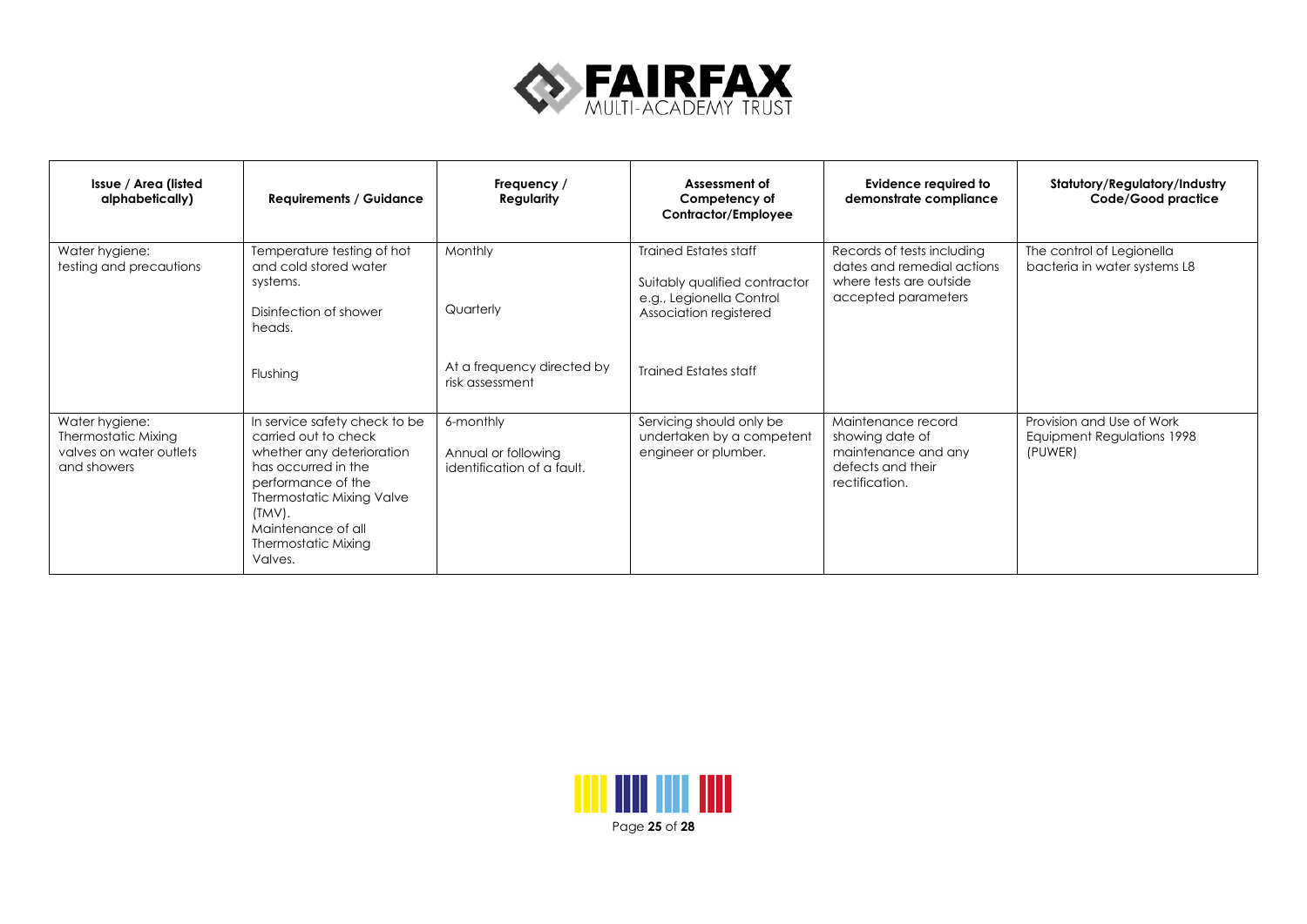

| Issue / Area (listed<br>alphabetically)      | <b>Requirements / Guidance</b>                                                                                                                                                                                                                                               | Frequency /<br>Regularity                                                                                                                                           | Assessment of<br>Competency of<br>Contractor/Employee                                                                                                          | Evidence required to<br>demonstrate compliance                                                                                                                                                                                           | Statutory/Regulatory/Industry<br>Code/Good practice                                                                                                            |
|----------------------------------------------|------------------------------------------------------------------------------------------------------------------------------------------------------------------------------------------------------------------------------------------------------------------------------|---------------------------------------------------------------------------------------------------------------------------------------------------------------------|----------------------------------------------------------------------------------------------------------------------------------------------------------------|------------------------------------------------------------------------------------------------------------------------------------------------------------------------------------------------------------------------------------------|----------------------------------------------------------------------------------------------------------------------------------------------------------------|
| Working at Height:<br>Ladders                | Ladders should be<br>inspected before use and<br>at regular intervals<br>according to the<br>manufacturer's instructions<br>Ladders that are part of a<br>scaffold system have<br>to be inspected every<br>seven days as part of the<br>scaffold inspection<br>requirements  | Pre-use check every working<br>day<br>Every 7 days                                                                                                                  | Demonstrably competent<br>person.                                                                                                                              | Periodic visual inspection of<br>ladders should be recorded<br>including date, person<br>inspecting. Any defects and<br>record of repair or<br>destruction.<br>Ladders should be easily<br>identifiable, e.g., using<br>inspection tags. | Working at Height Regulations 2005<br>Provision and Use of Work<br><b>Equipment Regulations 1998</b><br>(PUWER)<br>HSE: Safe use of ladders and<br>stepladders |
| Working at Height:<br>Scaffold Access towers | Inspection after assembly<br>in any position<br>Maintenance and<br>inspection as per<br>manufacturer's<br>recommendations<br>Ladders that are part of a<br>scaffold system have<br>to be inspected every<br>seven days as part of the<br>scaffold inspection<br>requirements | - After assembly and<br>before first use<br>- After any event that may<br>affect stability e.g., vehicle<br>strike, high winds<br>- Every 7 days whilst<br>erected. | Erected and inspected by<br>trained person (PASMA<br>Trained or similar) hired<br>towers to be assembled by<br>hire company if no trained<br>person available. | Records of inspections to be<br>kept at least until next<br>inspection.                                                                                                                                                                  | Working at Height Regulations 2005<br>Provision and Use of Work<br>Equipment Regulations 1998<br>(PUWER)<br>HSE: Safe use of ladders and<br>stepladders        |

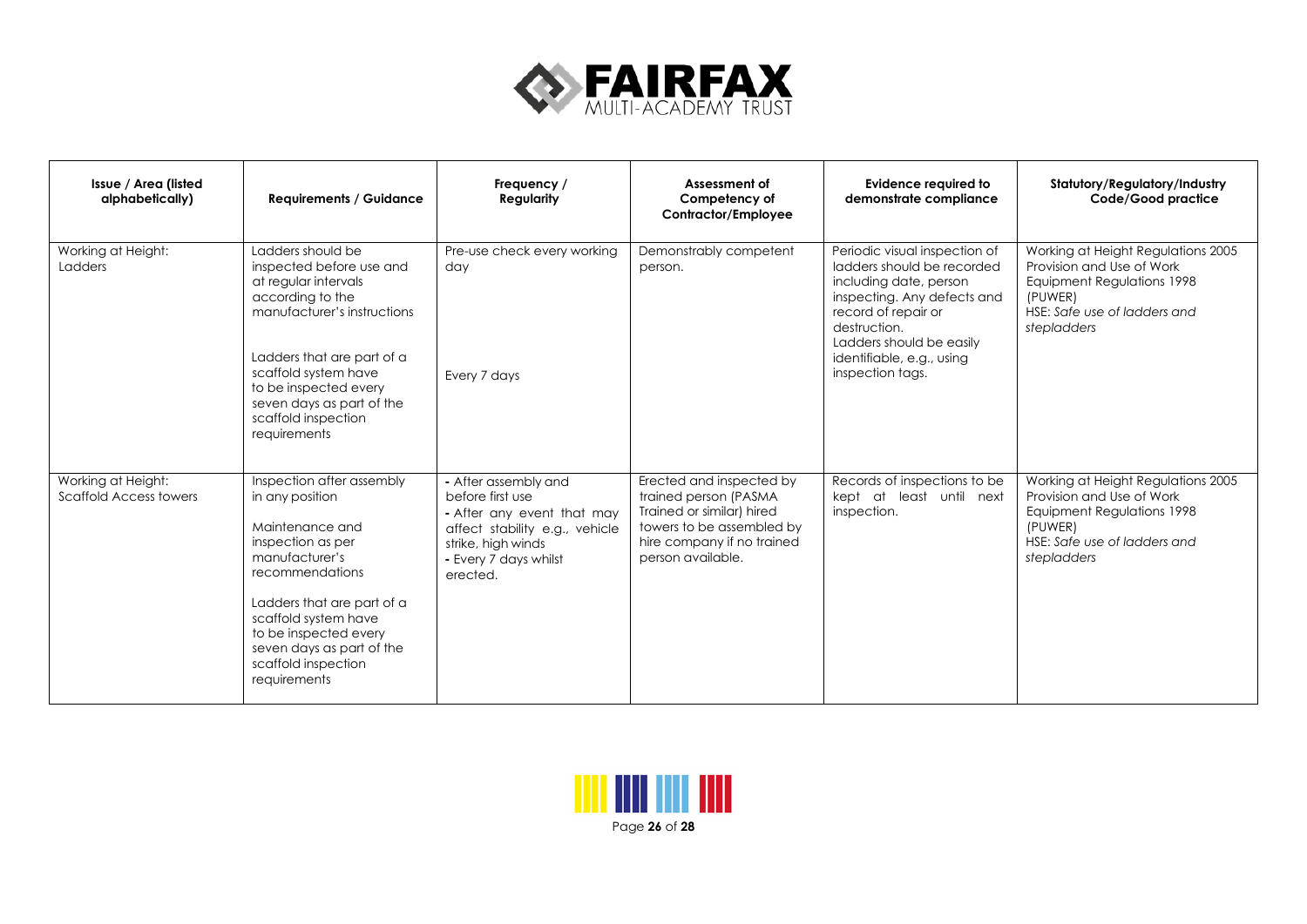

| Issue / Area (listed<br>alphabetically)                                                         | <b>Requirements / Guidance</b>                                                                                                                                                                                                                                                                                                 | Frequency /<br>Regularity      | Assessment of<br>Competency of<br>Contractor/Employee                                             | Evidence reauired to<br>demonstrate compliance                                                                                                                                    | Statutory/Regulatory/Industry<br>Code/Good practice                                                                                                                                                                                     |
|-------------------------------------------------------------------------------------------------|--------------------------------------------------------------------------------------------------------------------------------------------------------------------------------------------------------------------------------------------------------------------------------------------------------------------------------|--------------------------------|---------------------------------------------------------------------------------------------------|-----------------------------------------------------------------------------------------------------------------------------------------------------------------------------------|-----------------------------------------------------------------------------------------------------------------------------------------------------------------------------------------------------------------------------------------|
| Working at Height: Guard<br>rails                                                               | Must be properly inspected<br>and maintained.                                                                                                                                                                                                                                                                                  | Annually                       | Demonstrably competent<br>person.                                                                 | Records Kept                                                                                                                                                                      | Working at Height Regulations<br>2005                                                                                                                                                                                                   |
| Working at Height: Fall<br>arrest and fall restraint<br>systems (see also lifting<br>equipment) | Visual inspection of<br>harnesses, cables, and eye<br>bolts. Users must be<br>properly trained, closely<br>supervised and rescue<br>procedures must be in<br>place.<br>Must be properly inspected<br>and maintained including<br>thorough examination.                                                                         | Prior to each use<br>6-monthly | By trained user.<br>Demonstrably competent<br>and independent person for<br>thorough inspections. | Records kept including<br>thorough inspections                                                                                                                                    | BS EN 365:2004 BS 6037-1-2003.<br><b>EN 1808</b><br>Working at Height Regulations<br>2005<br>Lifting Operations and Lifting<br>Equipment Regulations 1998<br>(LOLER) Provision and Use of<br>Work Equipment Regulations<br>1998 (PUWER) |
| Other equipment Ground<br>heat source pumps<br>Sewage pumps                                     | Unless otherwise specified<br>all equipment should be<br>maintained as per<br>manufacturers/installers<br>recommendations and<br>records kept of this<br>maintenance including<br>date of visit, name of<br>person carrying out<br>maintenance, details of<br>maintenance carried out<br>and any remedial work<br>carried out. | As advised by<br>manufacturer  | Suitably competent<br>person.                                                                     | Date of visit, name of person<br>carrying out maintenance,<br>details of maintenance<br>carried out and any<br>remedial work required.<br>Evidence of remedial work<br>completed. | <b>Building and Engineering Services</b><br>Association SFG/20 (standard<br>maintenance specification)<br>Provision and Use of Work<br>Equipment Regulations 1998<br>(PUWER)                                                            |